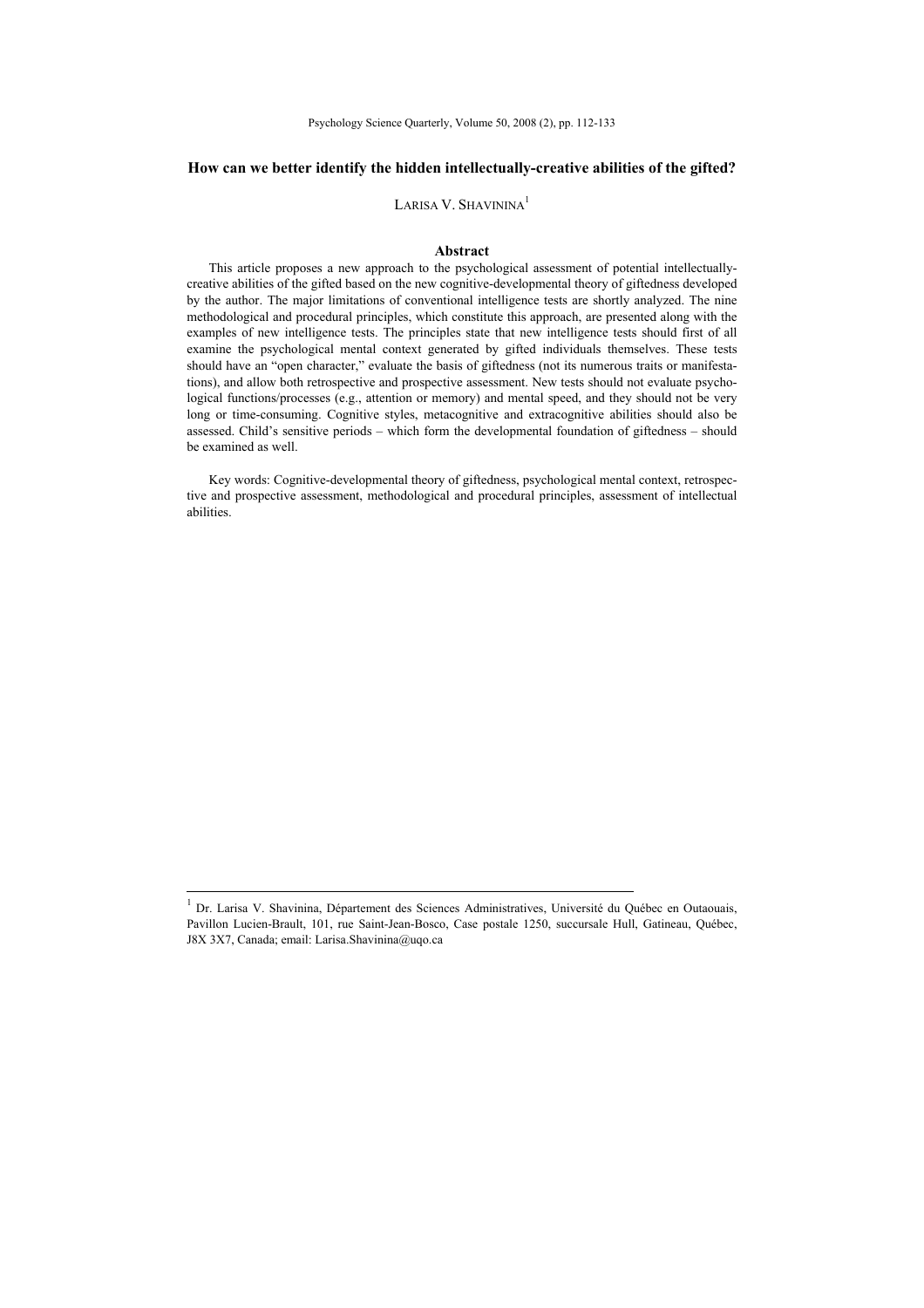Linda Silverman (2008) convincingly demonstrated that intelligence tests were, are, and will be the major instrument used to assess an individual's intellectual abilities and thus will remain the main tool to identify the gifted. Intelligence tests have been one of psychology's important technological innovations since the last century. Although modern information technology leads to the emergence of new technological innovations in psychology – for example, technologies related to cyberpsychology (Shavinina, 1998, 2000a, 2000b) – intelligence tests continue to be its most traditional and widespread technology. The problem with intelligence testing is that it is not developing very fast (Daniel, 1997; Flanagan  $\&$  Alfonso, 1995; Esters, Ittenbach, & Han, 1997; Shobris, 1996; Sternberg & Kaufman, 1997; Sternberg, Wagner, Williams, & Horvath, 1995). The reasons for this have been thoroughly identified in the literature (Sternberg & Kaufman, 1997). The lack of satisfactory theories of human intelligence and intellectual giftedness, upon which any development of new assessment methods is based, is also one of the reasons. To understand the nature of human intelligence and intellectual giftedness means to understand what intelligence tests should measure, and how, as well as how to better identify the hidden intellectually-creative abilities of the gifted.

Intelligence testing may advance by being strongly influenced by current scientific data in general and by recent research findings from the psychology of high abilities in particular. This article presents one such attempt. It should be emphasized that this is the attempt to move the field of giftedness forward in the direction of the comprehensive assessment of high abilities, and specifically the measurement of potential gifts and talents of everyone. It is a disturbing reality that we do not have reliable and exact assessment methods, that would allow us to identify (not lose!) the hidden abilities of children and adolescents. Many examples demonstrate that giftedness of many geniuses and other highly accomplished individuals were overlooked in their early years. Albert Einstein is probably the best known of them (Shavinina, 2008a). This is an alarming thought that even today, more than a hundred years after Einstein's childhood, many individual gifts and talents are going to be lost because of a lack of appropriate assessment. If one thinks for a while about the impact of the gifted on society in general (Shavinina, 2008c) and their unique innovative abilities in particular (Shavinina, 2008b), then it is clear that the assessment of high ability is an extremely important scientific topic and the task of developing comprehensive and ideal identification methods is a great job for giftedness researchers of the future.

The purpose of this article is to offer a new perspective on the identification of gifted and talented children that is based on a new cognitive-developmental theory of giftedness (Shavinina, 2007, 2008a). The article consists of three sections. The first section describes theoretical foundations underlying the proposed approach. The second section discusses major limitations of traditional intelligence tests, which inspired my search for an alternative measurement of intellectually-creative abilities of the gifted. Finally, the third section presents a new approach to the assessment of intellectually-creative abilities that is based on nine relatively independent and at the same time interrelated principles. These methodological and procedural principles are considered below along with examples of new intelligence tests or, to be more accurate, sub-tests.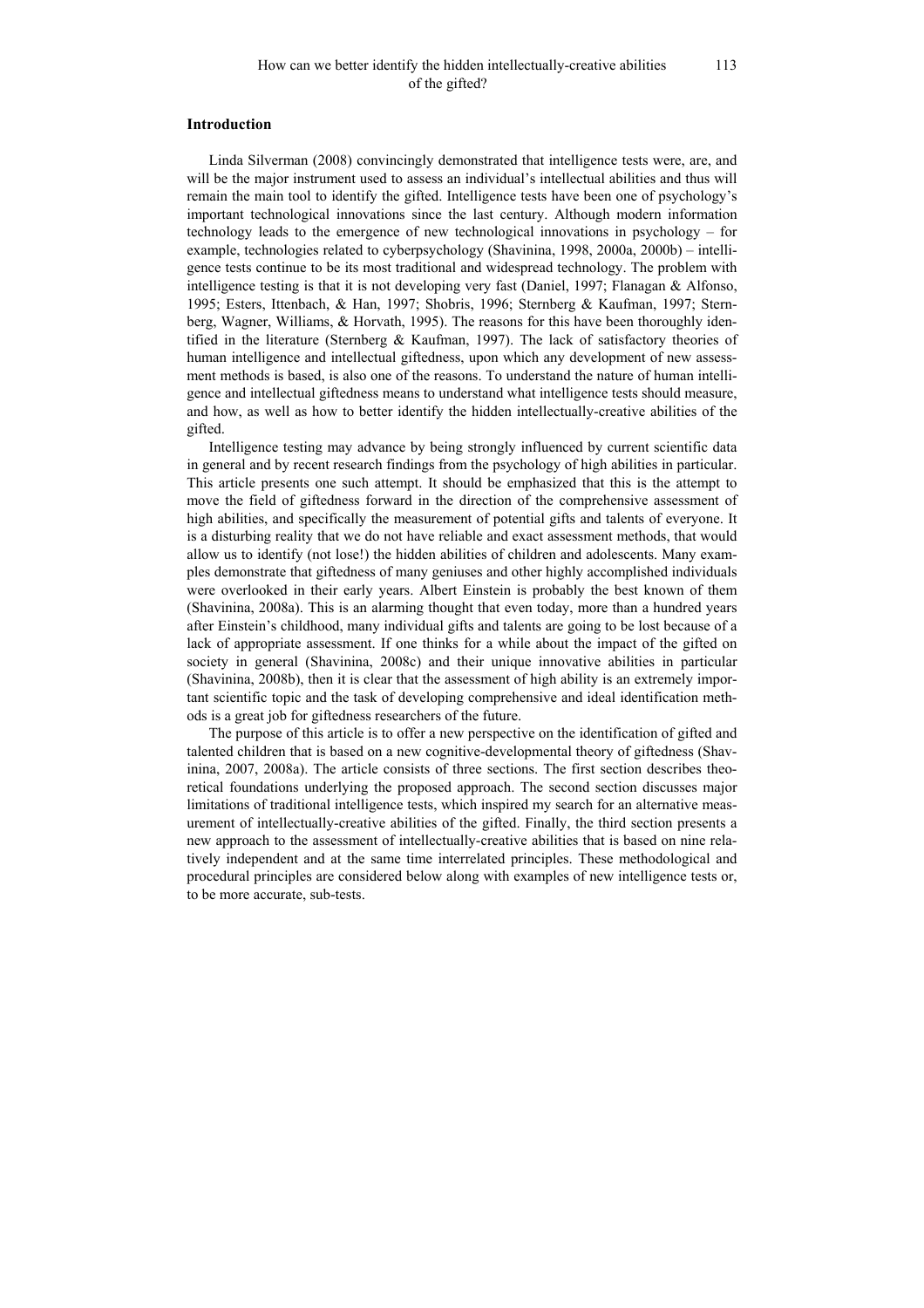## **Theoretical basis: Cognitive-developmental theory of giftedness**

My dissatisfaction with the existing psychological theories of human intelligence and giftedness was the first reason that led me to recognize an increasing need for an innovative approach to intelligence testing (Shavinina, 2001). Nonetheless, this is not the goal of this article to examine the advantages and shortcomings of the existing theories of intelligence and intellectual giftedness. It has already been done elsewhere (Detterman, 1994; Heller, Monks, Sternberg, & Subotnik, 2000; Kholodnaya, 1997; Neisser, Boodoo, Bouchard, Boykin, Brody, Ceci, Halpern, Loehlin, Perloff, Sternberg, & Urbina, 1996; Shavinina & Kholodnaya, 1996; Sternberg, 1985, 1990; Ziegler, 2008). Rather, the objective of the current section is to briefly outline the main facets of a new cognitive-developmental theory of giftedness, which provide the theoretical foundation for a new approach to the psychological assessment of intellectually-creative abilities of the gifted.

The theory of the individual intelligence was introduced by Kholodnaya (1990) and developed by Kholodnaya (1993) and Shavinina & Kholodnaya (1996) into the theory of intellectual giftedness. Shavinina (2007, 2008a) further developed it into the cognitivedevelopmental theory of giftedness. Kholodnaya (1993) demonstrated that the major difficulty in understanding the nature of intelligence and intellectual giftedness is that various traits, characteristics, properties, and qualities of intelligence and giftedness (i.e., their external *manifestations* in any real activity) have been the subject of psychological research; but the psychological basis (or psychological carrier) of these manifestations has not been studied (Kholodnaya, 1997; Shavinina & Kholodnaya, 1996; Shavinina, 2008a). Attempts to understand the nature of any psychological phenomenon solely on the basis of listening and describing its own characteristics, traits, features, qualities, and properties are unsatisfactory<sup>2</sup>. Vekker (1981) showed that contradictions and crises in psychology testify to this. The external manifestations of any psychological phenomenon can be investigated endlessly; however, the real, deep understanding of the phenomenon will not be attained.

In this light the only promising solution is to consider intellectual giftedness as the sum of its two important parts: the external manifestations of intellectual giftedness (i.e., its features, traits, characteristics, properties, and qualities) and the psychological basis of intellectual giftedness (i.e., the psychological carrier of these manifestations; Kholodnaya, 1993). A need for a new research direction was therefore highlighted. Specifically, it was argued that there is an urgent need to re-examine scholars' approach to the nature of intellectual giftedness as psychological phenomenon. It means that psychologists should not answer the question: "What is intellectual giftedness?" by listing its characteristics and traits (i.e., its external manifestations). Rather, they should answer the following question: "What is the carrier (a basis) of the characteristics and traits associated with intellectual giftedness?" (Kholodnaya, 1990; Shavinina & Kholodnaya, 1996; Shavinina, 2008a).

Kholodnaya (1993) argued that from this radically changed point of view, scientists should study an individual's mental or cognitive experience and, more precisely, the specificity of its structural organization. This experience is the psychological basis of intellectual giftedness. In other words, the individual cognitive experience serves as the psychological

<sup>&</sup>lt;sup>2</sup>  $2$  More and more researchers criticize the personality trait approach to the study of the gifted that exists in the field of giftedness (Shavinina, 1995; Ziegler, 2008).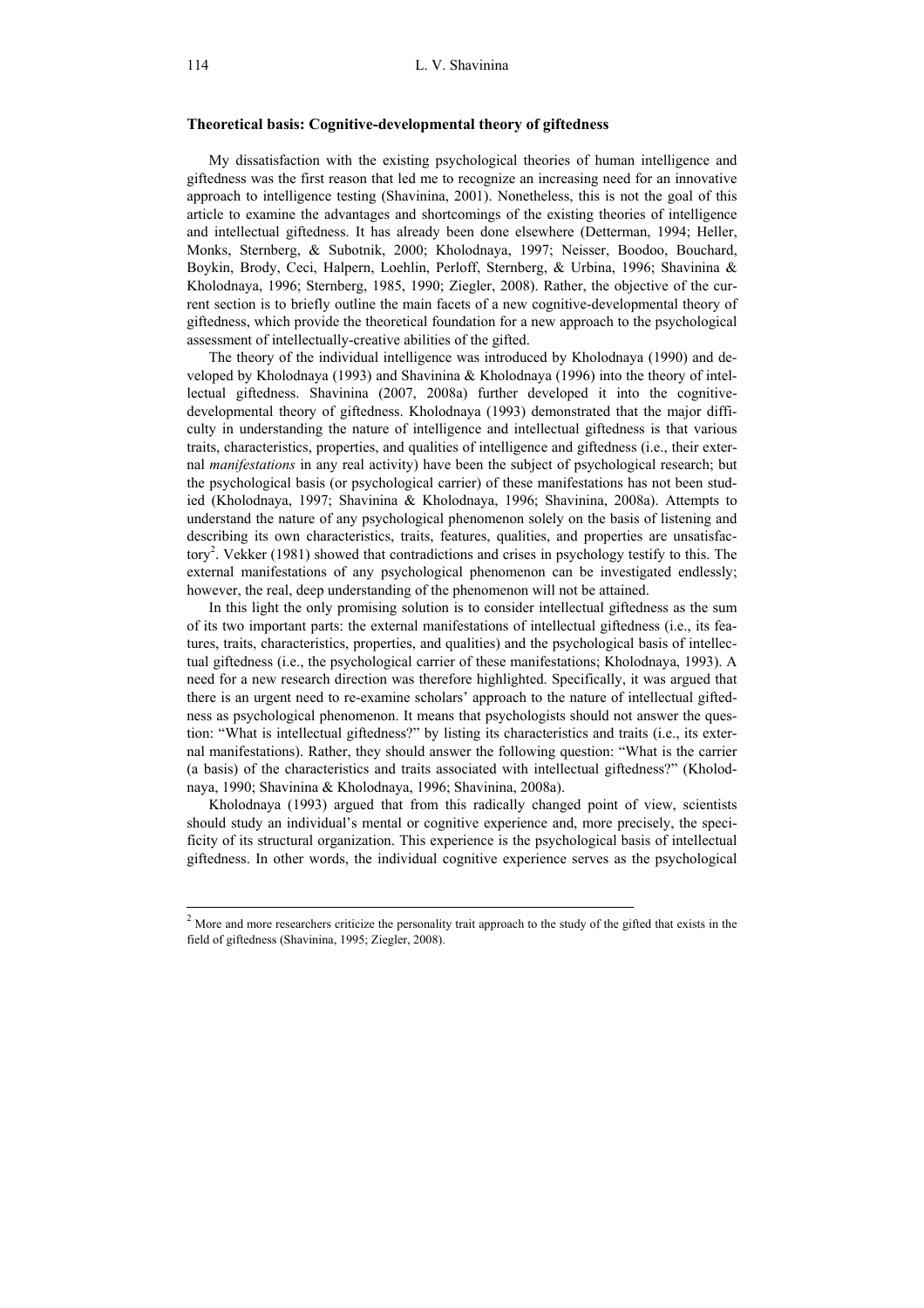carrier of numerous manifestations (i.e., features, traits, characteristics, properties, and qualities) of giftedness.

Following Kholodnaya (1997), I define human intelligence as a specific form of the organization of the individual mental or cognitive experience that is responsible for the effective perception and understanding of the surrounding reality. In turn, mental or cognitive experience is defined as a system of the available psychological mechanisms, which forms a basis for the human cognitive attitude to the world around and predetermines the specificity of his or her intellectual activity (Shavinina & Kholodnaya, 1996).

According to the cognitive-developmental theory of giftedness, the nature of giftedness is explained by its neuropsychological, developmental and cognitive foundations (Shavinina, 2007, 2008a). The neuropsychological foundation of giftedness is mainly connected with high plasticity of the brain of the gifted (Kalbfleisch, 2008), which is the basis of their unusual sensitivity. The first years of a child's life are characterized by a number of sensitive periods – periods of a child's heightened and very selective responsiveness to everything what is going on around him or her. Sensitive periods – which constitute the developmental foundation of giftedness – accelerate the child's mental development through the actualization of his or her intellectual potential and the growth of the individual's cognitive resources. The advanced intellectual development of the gifted during sensitive periods explains why gifted development is the uneven, asynchronous, or dyssynchronous, and, hence, unusual development. Periods of heightened (cognitive, emotional, and social) sensitivity is a real explanation of this specific development of the gifted (Shavinina, 1997, 1999).

The accelerated intellectual development of the gifted leads to the appearance of their unique cognitive experience. This experience – which consists of conceptual structures, knowledge base, and subjective mental space  $-$  is a cognitive basis of giftedness (Kholodnaya, 1993; Shavinina & Kholodnaya, 1996). The uniqueness of the cognitive experience of the gifted consists in its more complex, rich, integrated, differentiated and unfolded structural organization in comparison with the cognitive experience of those who were not identified as gifted (Shavinina & Kholodnaya, 1996). The cognitive experience manifests itself in a specific type of mental representations (i.e., how an individual sees, understands, and interprets everything what is going on in the surrounding reality; Kholodnaya, 1993). It means that gifted individuals have a unique intellectual picture of the world (Shavinina & Kholodnaya, 1996), which is responsible for their exceptional performance and/or achievements. In other words, the gifted see, understand, and interpret everything differently. The unique type of representations of the gifted or their unique point of view or their unique vision is the essence of giftedness (Shavinina, 2007, 2008). This is true for all categories of the gifted, including child prodigies, talented scientists of Nobel calibre, and great entrepreneurs (Shavinina, 2003, 2004, 2006).

The cognitive experience serves as a psychological basis for the three main levels of the manifestations of giftedness (i.e., its various characteristics, traits, properties, and qualities): intellectually-creative, metacognitive, and extracognitive abilities, respectively (Kholodnaya, 1993; Shavinina, 1994; Shavinina & Ferrari, 2004). That is, the gifted individuals' highly developed intellectually-creative, metacognitive and extracognitive<sup>3</sup> abilities are the manifes-

 <sup>3</sup> <sup>3</sup> The word *extracognitive* is probably not the best one, but it seems appropriate for the description of a wide range of phenomena at the current stage of research when scientific studies are not numerous and psychologists only relatively recently began to study extracognitive abilities.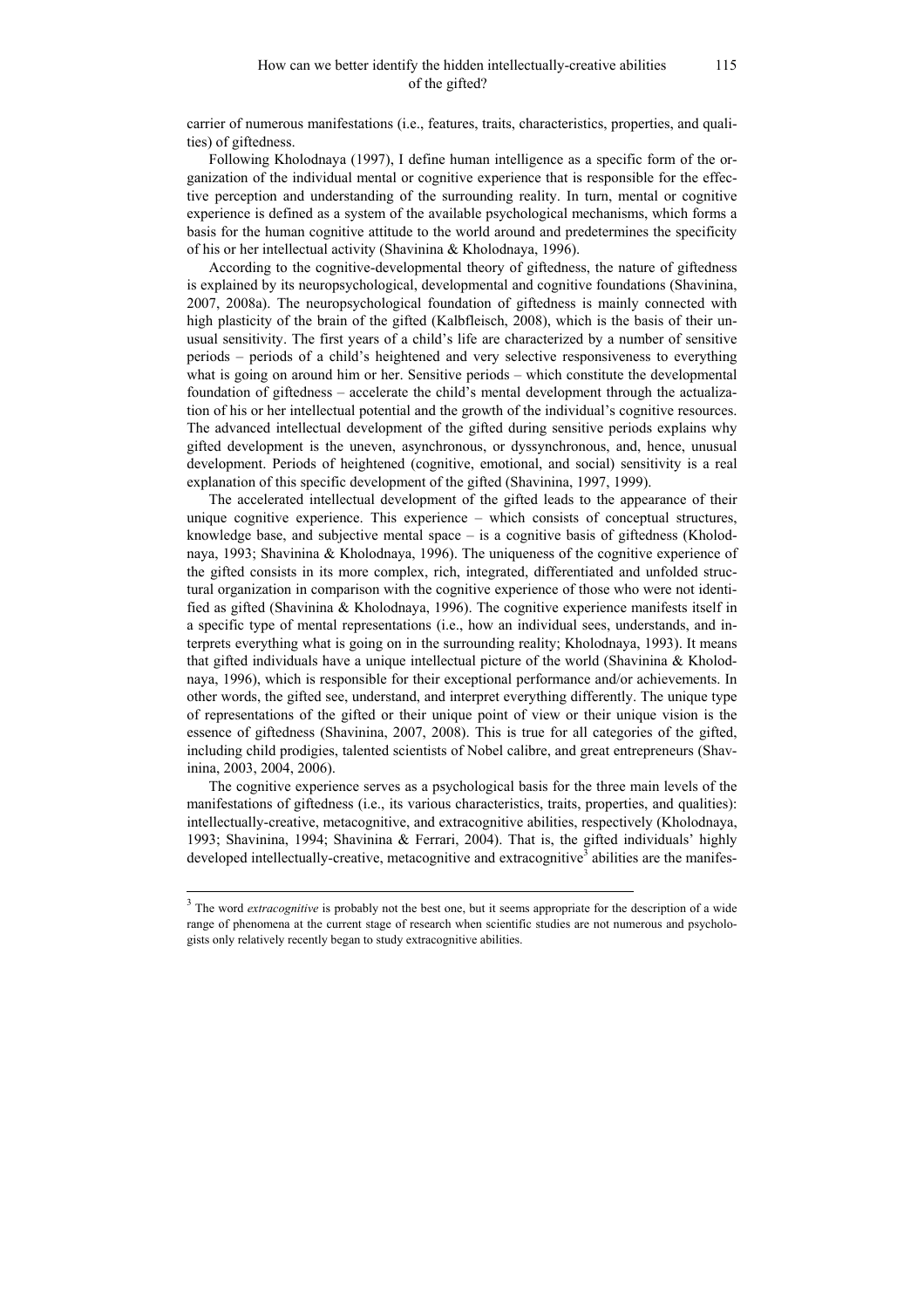tations of their unique cognitive experience (Shavinina & Kholodnaya, 1996; Shavinina & Sheeratan, 2004). Well developed extracognitive abilities testify to the highest level of the development of giftedness (Shavinina, 1995, 2004).

Therefore, according to the cognitive-developmental theory of giftedness, giftedness is a result of the protracted inner process of the construction and growth of the individual's cognitive resources leading to a unique cognitive experience beyond which there are periods of heightened cognitive sensitivity. The unique cognitive experience manifests itself in the gifted's unique intellectual picture of the world. The essence of giftedness is all about a unique point of view, a unique vision of gifted individuals. One of the most important aspects of this uniqueness is their ability to see everything in a highly objective manner, that is, the objectivization of cognition. In the context of this article, it is important to consider the fundamental issue of objective mental representations of reality in detail.

# *Mental representations as proto-phenomena of cognitive experience or why they are important for the identification of the gifted*

Kholodnaya's (1990) investigations of the nature of human intelligence have shown that one of the basic phenomenons (i.e., proto-phenomenon) of an individual's intellectual life and his or her experience as a whole is one's representations. Kholodnaya (1990) found that the main function of intelligence consists in the construction of the adequate representations of reality. Indeed, many scientists have considered representations to be important in understanding the nature of human intelligence. Thus, Oatley (1978) argued that an individual's representations are, probably, the closest to the scientific understanding of intelligence. Klix (1988) pointed out that adequate representations are the foundation of all transformations, combinations, and reductions of information. Piaget (1969) asserted that logical reasoning is dependent on the structure of a child's representation of reality.

Krutetskii's (1968) studies of mathematically able children have shown that their problem representations extend beyond the given information and existing facts and they more readily determine the nature of missing and irrelevant data. Bamberger (1986) found that musically gifted children have an unusual capacity for representing musical relations to themselves in multiple ways and these multiple representations are conceived not as distinct but rather as intertwined and intersecting.

Contemporary cognitive psychology in the expert-novice paradigm also gives evidence of the importance of the phenomenon of representations in the understanding of the nature of giftedness (Chi & Ceci, 1987; Chi et al., 1981; Ericsson et al., 2008; Kanevsky, 1990; Schneider, 1993; Shore & Kanevsky, 1993; Sternberg & Powell, 1983). For example, Chi et al. (1981) demonstrated the main differences in problem representations between physics experts and novices. They found, for instance, that experts classified problems according to underlying principles and rules, whereas novices tended to use superficial meanings of words and diagrams for the aim of classification. Kanevsky's (1990) data also support the general notion in the expert-novice paradigm that experts represent problems differently from novices. "The high ability children more often commented on the commonalities in the rules, apparatus, and strategy. It was suggested that this was due to differences in their understanding or internal representation of the problem that made these commonalities more apparent to them" (Shore & Kanevsky, 1993, p.138).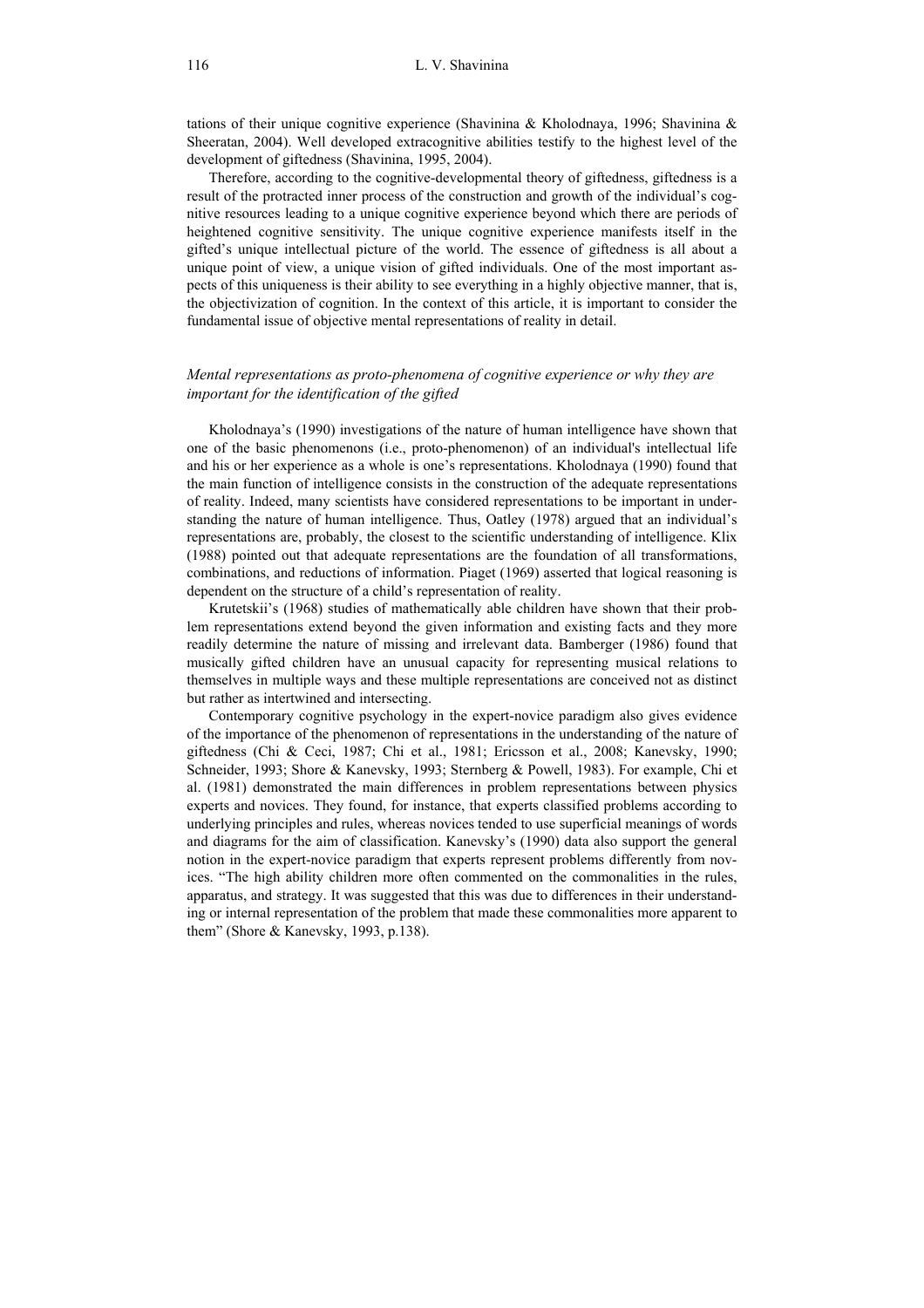Therefore, cognitive experience manifests itself in the specific types of representations. This means that intelligent persons in general – and particularly the gifted – see, understand, and interpret everything differently from other people. Specifically, they construct an individual intellectual picture of the world (of event, action, idea, problem, and any aspect of the surrounding reality) in a very objective manner, that is, exactly as the situation requires (Kholodnaya, 1993, 1997; Shavinina, 1996). Objectivization of cognition is thus a critical element of mental representations of the gifted. This is why their individual intellectual picture of the world or their point of view is a unique one.

To sum-up, a new approach to the psychological assessment of intellectually-creative abilities, which will be presented below, is based on the cognitive-developmental theory of giftedness briefly considered above. This theory brings a new perspective on the psychological understanding of the nature of giftedness and, therefore, calls for new methods for the adequate measurement of an individual's intellectual potential. This is not surprising at all: leading theorists in the field of psychological assessment (Hambleton & Slater, 1997; Hambleton & Wedman, 1997) emphasized that "emerging psychological theories such as those concerning intelligence, aptitudes... require the assessment of new or modified constructs" (Hambleton & Wedman, 1997, p.1). Consequently, it is reasonable to assert that one of the promising directions in the development of intelligence testing is to base the development of new tests on the cognitive-developmental theory of giftedness.

### **Limitations of traditional intelligence tests**

My dissatisfaction with the conventional intelligence tests was the second reason leading to the development of a new approach to the psychological assessment of intellectuallycreative abilities of the gifted. The aim of this section is to discuss some of the limitations of the traditional intelligence tests.

In general, within the conventional psychometric approach human intelligence has been regarded synonymous with high IQ. As it is well known, conventional intelligence tests focus mainly on IQ scores, which show how the intelligence of one individual is different from the intelligence of others. Nonetheless, IQ scores are not criteria for the real essence of an individual's intelligence (Feldman, 1982; Kholodnaya, 1997; Olson, 1986; Shavinina & Kholodnaya, 1996; Sternberg, 1985; Sternberg, Wagner, Williams, & Horvath, 1995; Wallach, 1992). A great body of literature has shown that, from the middle to the upper end of their range, scores on conventional tests of intellectual ability do not accurately reflect the nature of intelligence (Wallach, 1992). There are many reasons for this, which are certainly caused by the shortcomings of IQ tests. Consider two of them.

First, for the most part, psychometric intelligence tests measure factual or declarative knowledge, but not intelligence. The "Information" and "Vocabulary" subtests of the Wechsler intelligence scales are examples of such subtests. Since the main goal of traditional education consists in knowledge transfer from one generation to another, then it is not surprising that IQ tests focus on those manifestations of intellectual activity that are very close to academic success. The ability to solve various tasks and/or problems is a good example. Nevertheless, giftedness is not equal to problem solving. The cognitive developmental theory of giftedness considered above excludes the understanding of giftedness as the ability to solve problems.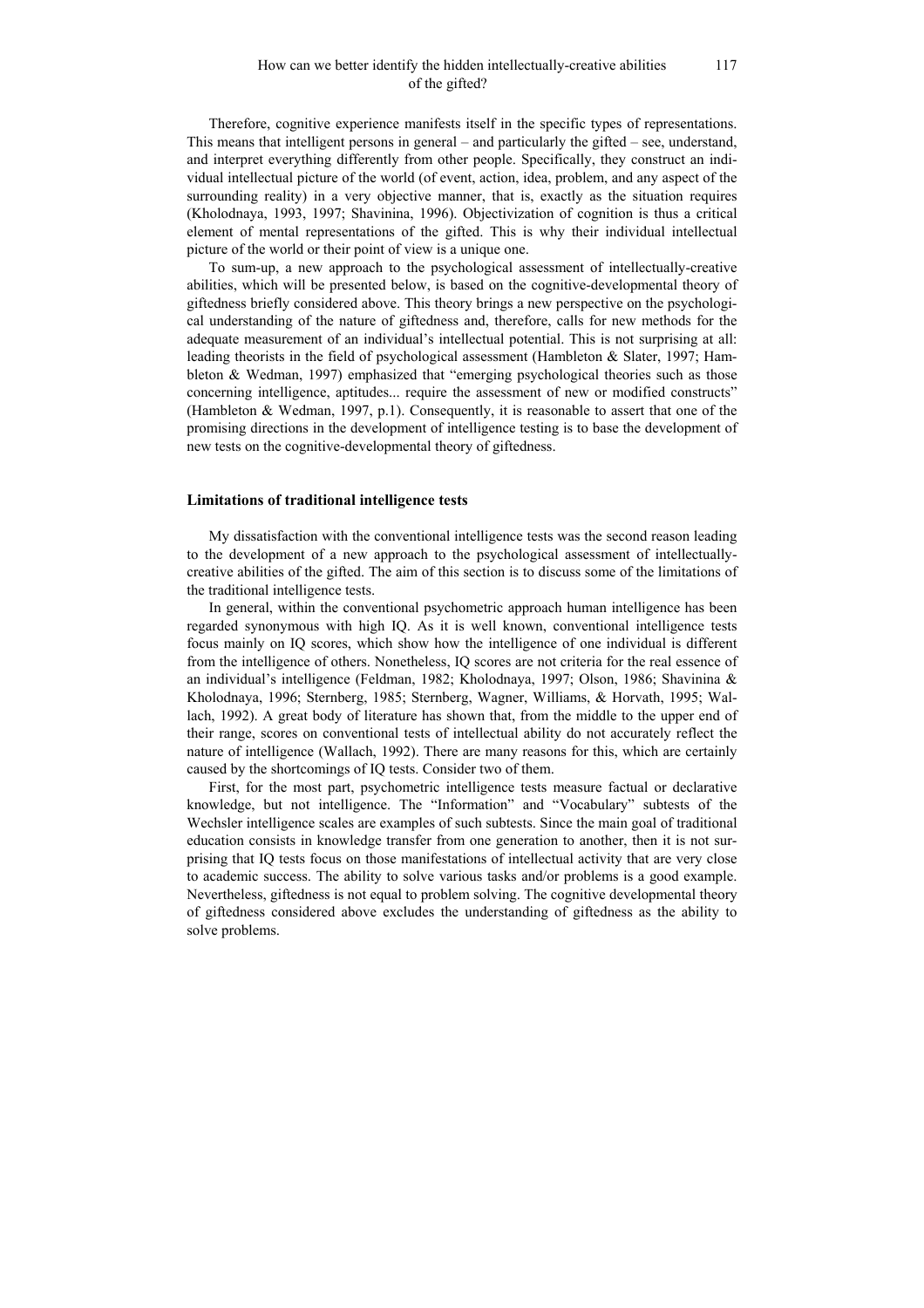Moreover, in spite of the importance of various kinds of knowledge in the contemporary understanding of human intelligence and giftedness (Chi & Ceci, 1987; Kholodnaya, 1997; Schneider, 1993; Shavinina & Kholodnaya, 1996; Sternberg, 1985), neither intelligence nor giftedness can be reduced to pure knowledge. From this point of view it is not surprising that a lot of tests, which were initially named as "intelligence tests" in the beginning of the 20th century, have later been re-named as "achievement tests" or "learning ability tests." However, as Sternberg (1988) convincingly underlined, although traditional intelligence tests tell us something about an individual's learning, they fail to measure his or her *ability* to learn. The concept of learning is not equal to the concept of the ability to learn.

Furthermore, along with the academic type of giftedness, which is usually assessed by conventional intelligence tests, there are also creative, practical, emotional, and social types of giftedness (Bar-On et al., 2008; Heng et al., 2008; Kaufman et al., 2008). IQ tests do not measure these types of giftedness, as well as a great variety of domain-specific types of giftedness (Persson, 2008; van Rossum, 2008).

Second, IQ tests reveal not so much the real intellectual abilities of an individual but rather the level of his or her socialization (Kholodnaya, 1997; Shavinina & Kholodnaya, 1996). It is quite clear that, for example, children from the middle and upper social classes have better access to the traditional and non-traditional institutions of elementary, secondary, and higher education. As a result of this, as well as because of the higher educational level of parents, families' educational traditions, and other forms of parental investment in their children's education (e.g., hiring private tutors for teaching special courses, and so on), kids from such families generally acquire a deeper knowledge. As conventional intelligence tests measure an individual's factual or declarative knowledge and simple skills, these children's IQ scores are usually higher than that of their peers from less privileged social classes. For instance, one seven-year-old boy, working on the "Vocabulary" subtest of the Wechsler Intelligence Scale for Children, third edition (WISC-III), told me: "Certainly, I know the complete definition of this word. It is exactly what my dad explained to me yesterday. He is a researcher in the University and currently works in this area." Definitely, the boy's high scores on this subtest were determined to some degree by his father's educational level and professional experience.

Other limitations of IQ tests are also well-known such as, the extreme emphasis on the mental speed and/or speed responses or the assessment of the level of the development of concrete psychological functions (e.g., attention, memory, and so on; Shavinina  $\&$  Kholodnaya, 1996). Silverman (2008) very well described how to overcome some of these shortcomings in order to fully assess the intellectual potential of the gifted.

It should be acknowledged that these shortcomings of standardized intelligence tests, as well as the shortcomings described below, have generated appeals to the alternative assessment methods (Neisser et al., 1996; Sternberg, 1985, 1988, 1990) and have led some psychologists to real contributions to the field that can be called 'new intelligence testing.' The most known work in this area is that of Sternberg and his colleagues on the measurement of practical intelligence or common sense (Sternberg et al., 1995).

It is quite evident that traditional psychometric testing (i.e., the assessment of intellectual abilities via IQ scores) does not allow one to examine intellectual abilities in accordance with the cognitive developmental theory of giftedness (Shavinina, 2007, 2008a), and especially the cognitive basis of giftedness (i.e., an individual's cognitive experience). Taken together, these main reasons – both dissatisfaction with existing theories of intelligence and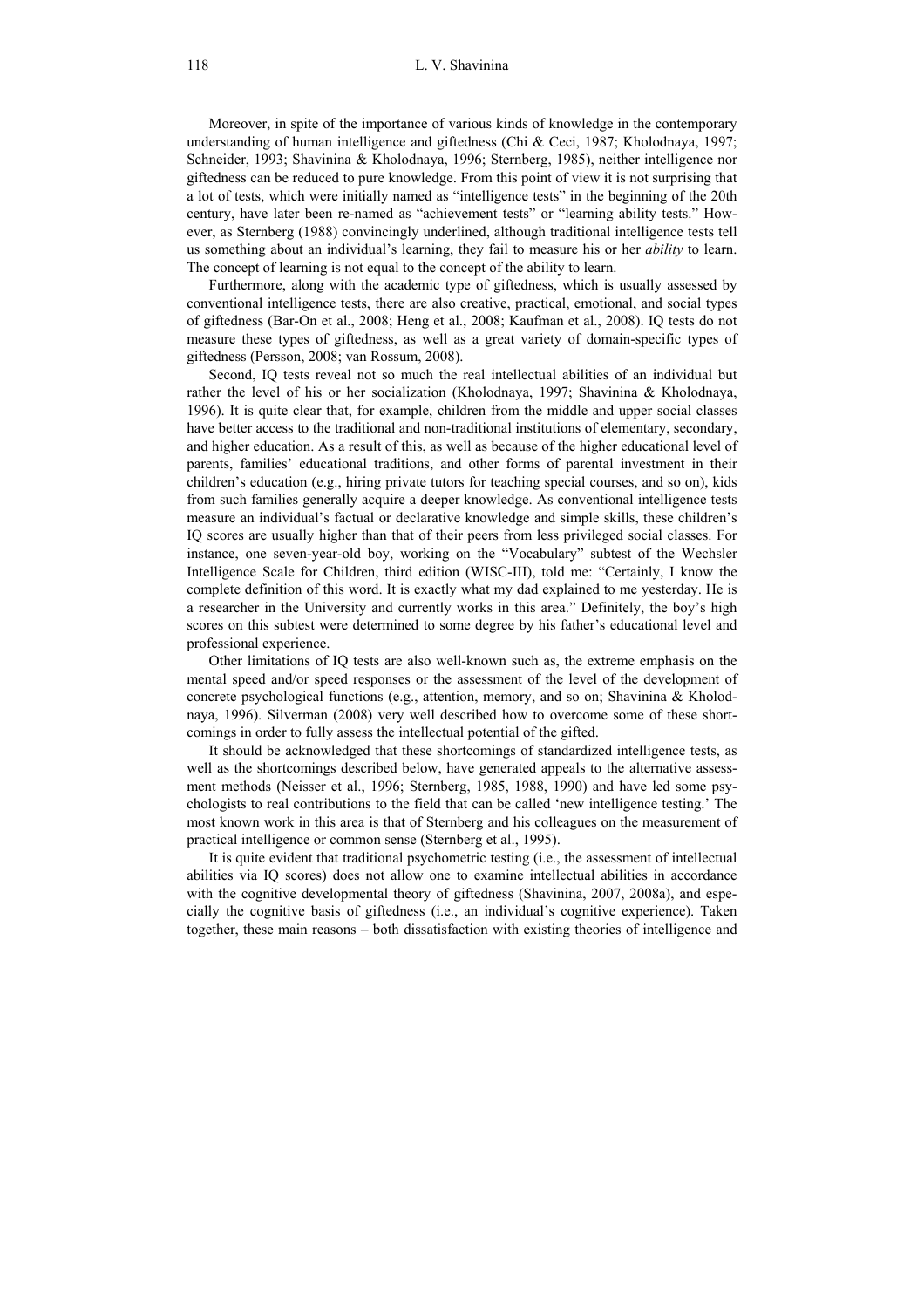the available assessment methods – have led me to the development of a new approach to the psychological testing of intellectual abilities that is presented below.

# **Psychological assessment of intellectually-creative abilities of the gifted: A new perspective**

From my point of view the development of new tests for the psychological assessment of intellectually-creative abilities of everyone – and especially of hidden or potential abilities of the gifted – should be based on the following principles.

- 1. Intelligence tests should examine the *psychological mental context* generated by an individual.
- 2. Intelligence tests should have an *"open character."*
- 3. Intelligence tests should test the *basis of giftedness (i.e., the psychological carrier of the numerous manifestations of giftedness).*
- 4. Intelligence tests should not evaluate *psychological functions* (for example, short- and long-term memory, attention span, and so on); instead, they should measure intellectual abilities. Any psychological function, or even their combination, is not intellectual giftedness.
- 5. Intelligence tests should *avoid the emphasis on speed or speed responses.*
- 6. Intelligence tests should also measure *intellectual potential or hidden abilities,* not only *actual intellectual abilities.* In other words, intelligence testing should not be exclusively *retrospective* in its measurement of an individual's intellectual resources: it should be *prospective*, too.
- 7. Intelligence tests should analyze personal *cognitive styles.*
- 8. Intelligence tests should estimate an individual's *metacognitive and extracognitive abilities.*
- 9. Intelligence tests (or their subtests) should not be very long, and, as a consequence, time consuming.

These principles concern various facets of intellectual giftedness, both methodological and procedural ones (i.e., *what* should be included in new testing and *how* it should be measured). Very roughly, the above-presented principles can thus be categorized as the methodological and procedural principles.

#### *Psychological mental context*

The first and the most fundamental methodological principle of a new approach to the development of new intelligence tests is the requirement to examine the *psychological mental context* that is generated by an individual (Shavinina & Kholodnaya, 1996). Oatley (1978) first mentioned this idea in his research on human representations. The need to examine the psychological mental context generated by people themselves implies that new intelligence tests do not contain tasks or problems already prepared by test developers.

The ability to solve problems is one of the important manifestations of intellectual giftedness. Nevertheless, it is not a reason to include items on problem solving in intelligence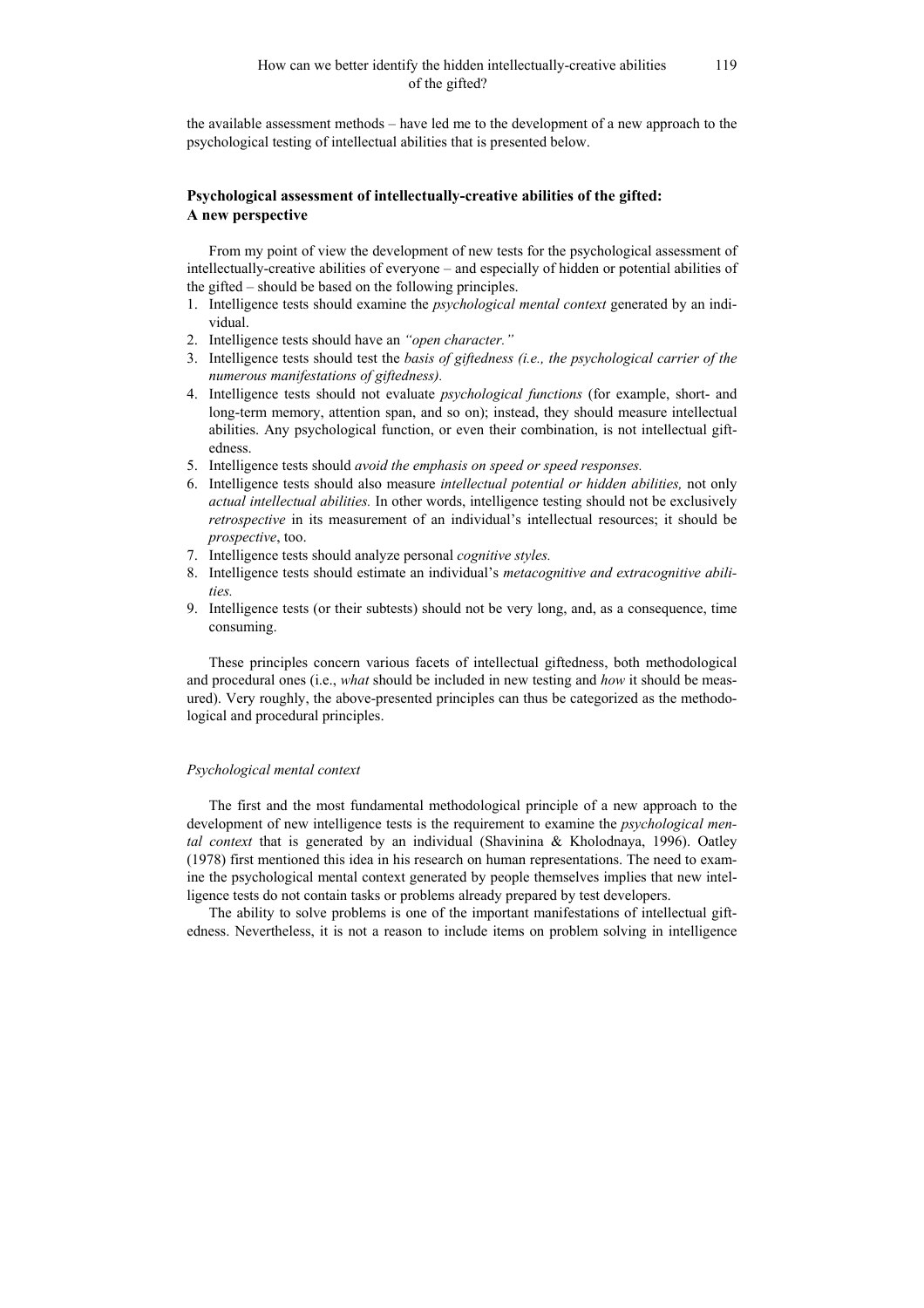tests. First, giftedness has a lot of its internal and external manifestations and it is not possible to assess all of them by any intelligence test. Second, and the most important, as it follows from the above presented definition, giftedness is not problem solving. Therefore, the new generation of intelligence tests should not examine human ability to *solve* problems. Or, on the other hand, tests that estimate problem solving abilities should be called appropriately: tests of problem solving abilities, but not intelligence tests.

Performing on new intelligence tests, examinees should not find any correct or quick solutions. Instead, they are asked to generate something that has never existed before; that is, the individual mental context. Examinees are free in their choice of the direction of the generation of their mental contexts. They are also not limited in the content of their mental contexts. Because of that each mental context is really the *individual* mental context. Basing intelligence testing on the examination of people's mental context allows psychologists to avoid many misunderstandings, which occur in standardized intelligence tests.

For instance, criticizing the conventional intelligence tests, Olson (1986) reasonably noted that there is a difference between the meaning of a written word for test developer(s) and how it will be understood by examinee(s). Unfortunately, the absolute coincidence of the interpretations of test developer(s) and examinee(s) is not a case of traditional intelligence tests. This "dissonance of understandings" was also underlined by Sternberg (1985), when he concluded that very low scores on IQ tests "often result from an examinee not quite understanding what is required by the tasks at hand" (p. 300).

Another example of misunderstanding in IQ tests is a situation when "in figural reasoning items, examinees sometimes find that none of the answer options appears to be correct; such an outcome often results from representing the geometric structure of the item in a way different from that intended by the item writer" (Sternberg, 1985, p. 300). It looks like the best way to overcome these problems of misunderstanding is to provide an opportunity for examinees to generate their individual mental contexts by themselves.

The possible examples of new intelligence tests directed to measure an examinee's mental context are such tests as "Ideal Computer" and "Conceptual Synthesis." They will be presented below as I used them in the experimental studies with intellectually gifted adolescents. The results of these investigations with a detail description of new assessment methods were presented in Shavinina & Kholodnaya (1996).

The "Ideal Computer" test (Shavinina & Kholodnaya, 1996) is used to examine how the gifted see, understand, and interpret the world around as a whole; that is, to assess their individual representations in general. To measure this type of representations, examinees are instructed in the following way: "Just imagine that there is an ideal computer of the latest generation that knows absolutely everything about everything and can answer any of your questions. You can communicate with it for ten minutes. Please, write down any questions you would like answered."

Scores are based on the following parameters:

- a) general number of questions;
- b) the number of objective questions, which are directed to the understanding of problems of the external world and which are connected to the actualization of certain elements of objective knowledge about the world (e.g.: "Is there an end of the Universe?", "Will new inexhaustible sources of energy be discovered?", "How can military conflicts be prevented?", "Are there any inhabited worlds in the Universe?");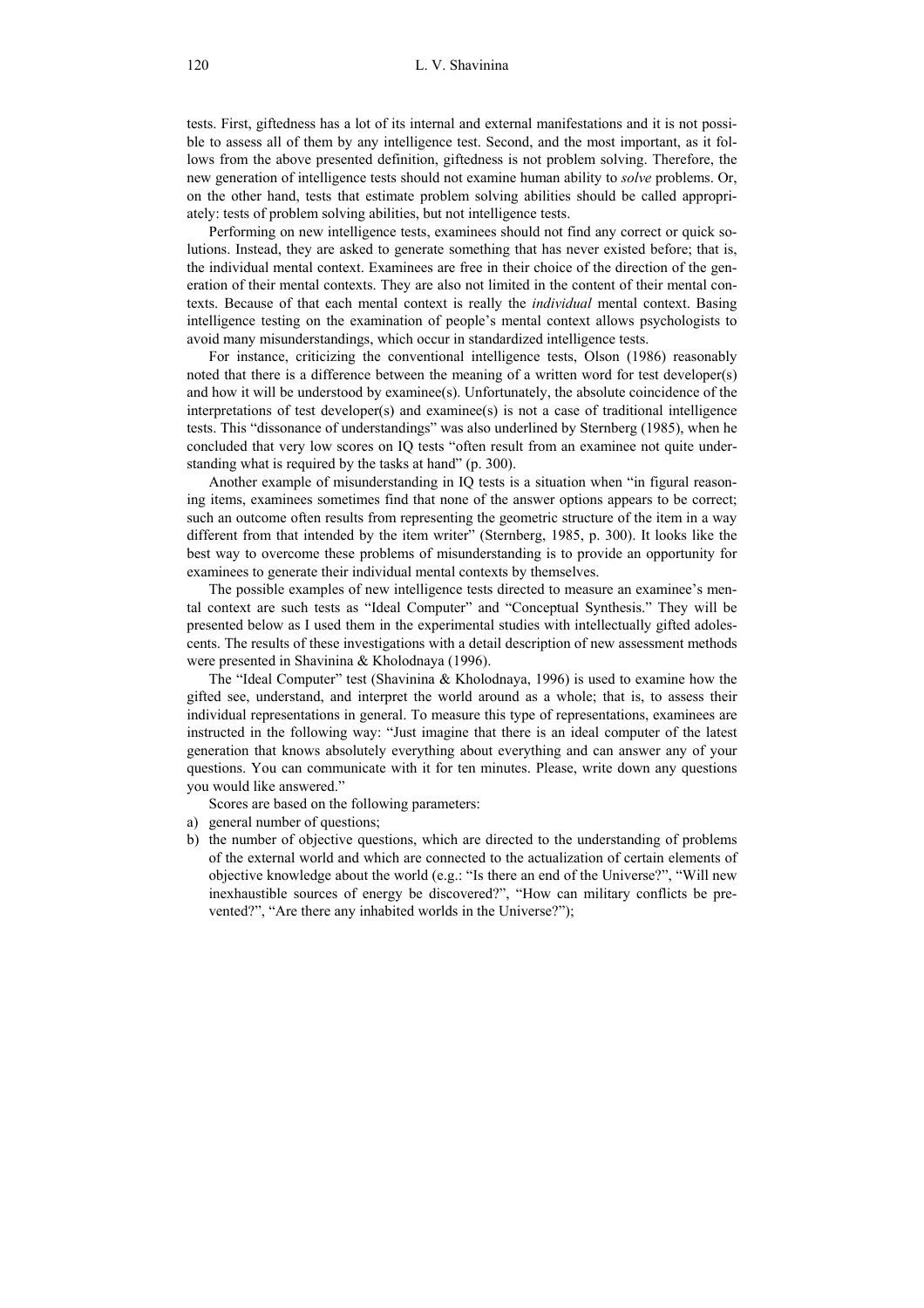- c) the number of subjective questions, which are related to the actualization of personal problems and which focus on personally important situations (e.g.: "When will I get married?", "What will my faith be?", "How many children will I have?", "How can I overcome the negative features of my character?");
- d) the number of categorical questions, which are characterized by the most general consideration of all aspects of the surrounding reality and the world around us (e.g.: "What will happen to mankind in the future?", "What are the rules of people's relationships?", "What are the natural laws of the structure of the Universe?", "Is there the most general principle in the organization of nature?");
- e) the number of concrete questions, which are related to a single concrete fact (e.g.: "How many stars are there in the sky?", "When will I die?", "How much does the most modern stereo-system cost?", "What will I get on the mathematics exam?").

"Conceptual Synthesis" is used to examine the conceptual representations of intellectually gifted individuals. This test is Shavinina & Kholodnaya's (1996) modification of Abracham's test of cognitive synthesis (Arina & Koloskova, 1989). The essence of the test is that examinees are given three words that are not connected to each other by meaning. They belong to three different, remote semantic categories (for example, "sandstorm – computer – safety pin", "lightning – ruler – wheel", "chain – fire – watch," and others). According to the instruction, examinees should establish any possible kinds of connections between these words that would have meaning and write the connections down. The test is proposed five times (three new words are given every time). The scores are for:

- a) the complexity of established connections (i.e., total number of all connections in quantitative marks); and
- b) the number of connections, which are evaluated by maximum mark.

The estimation criteria (on the example of "chain – fire – watch") are: 0 mark – if only two words are connected to each other (for example, "A chain can be changed by fire"; "A wrist-watch can be on the chain", and so on); one mark – if connection is established only on the basis of simple enumeration of objects and phenomena or their formal contradiction (for example, "A wrist-watch can be changed in the fire, but a chain cannot;" "Fire can be blown out by chain and a wrist-watch can be broken by a chain"); two marks – all three words included in a certain concrete situation (for example, "I see such a picture: Prometheus stands near Olympus with a golden watch on the hand; he shackled in the chains and his death from fire is coming soon"); three marks – all three words connected with a help of some general categorical concept or with a help of some reason-consequences connections (for example, "Fire is a chain of the subsequent processes of oxidation; a watch is a chain of the subsequent positions of pendulum; and a chain consists of a few connected subsequent links").

One can see that performing these tests examinees do really generate some individual mental context, instead of task or problem solving that constitutes the essence of conventional intelligence testing. Traditional intelligence tests are closed with respect to people's possibility to generate subjective mental context.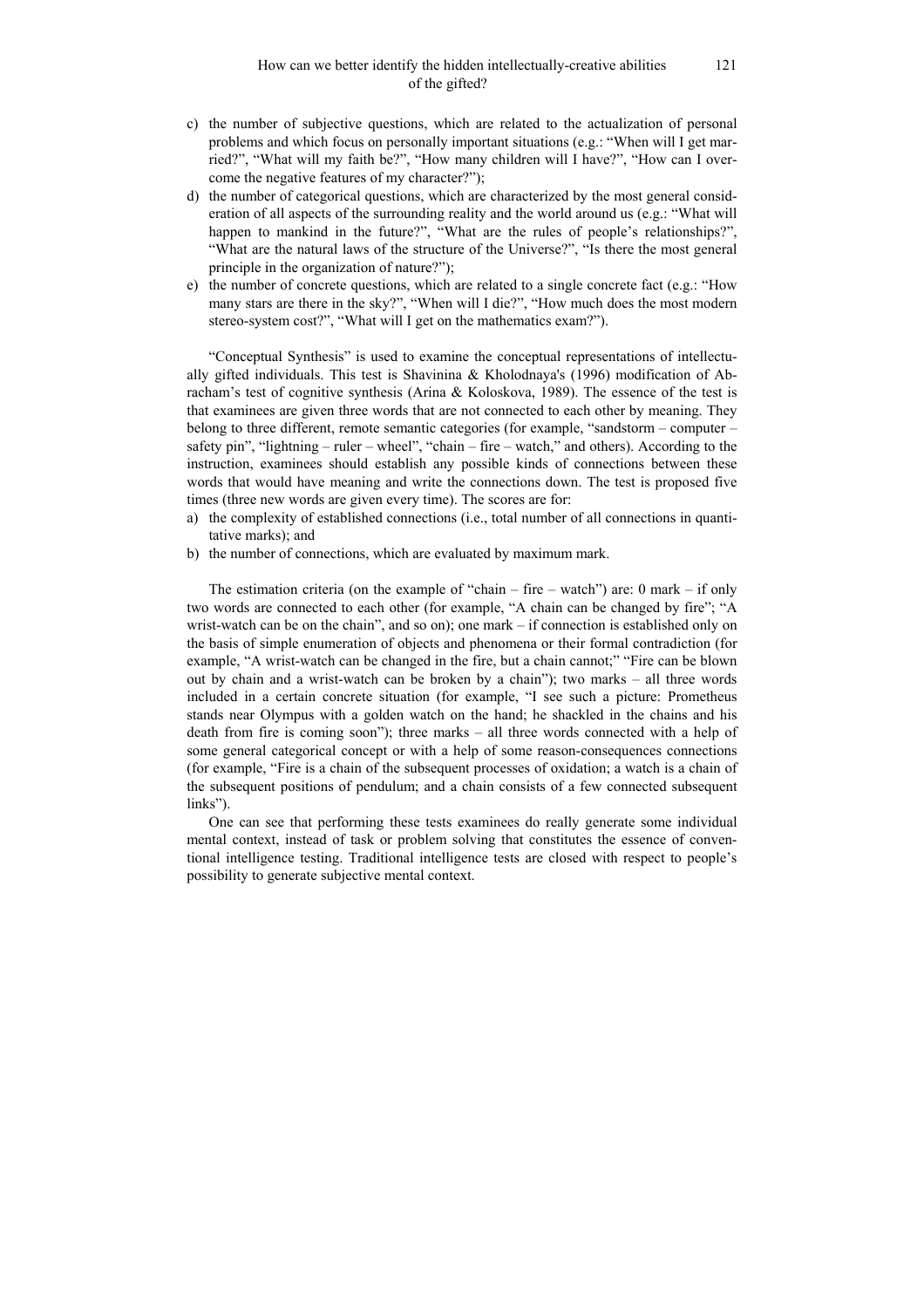## *"Open character"*

The next principle is closely related to the first one. It states that new *intelligence tests should have an "open character."* It means that their instructions should not indicate or predetermine the possible "space" or direction for the generating of individual mental context. Any such indications can lead to the limited "framework" within which an examinee will attempt to produce his or her mental context. Thus, according to the instruction of the "Ideal Computer" test, examinees can write down any questions they want. It is not to say, for example, that examinees should write questions concerning some concrete topic. In the same way, according to the instruction of the "Conceptual Synthesis" test, examinees can establish any possible kinds of connections between three words, as many as they want. Definitely, the more restrictions will be in the instruction, the less complete and rich mental contexts will be produced by examinees.

This principle fits well into the numerous observations of psychologists (Csikszentmihalyi, 1992; Dewey, 1919; 1938; Getzels & Csikszentmihalyi, 1976; Wertheimer, 1959) and outstanding genius scientists (Einstein & Infeld, 1938; Vernadsky, 1988) about the specificity of their exceptional intellectual functioning and the importance of certain kinds of mental activity for extraordinary intellectual achievements. Thus, they pointed out that an individual's abilities to problem finding and posing the right questions are more important in prominent scientific discoveries than reaching the right solutions to the problems. For example, Albert Einstein (Einstein & Infeld, 1938) asserted that "the formulation of a problem is often more essential than its solution, which may be merely a matter of mathematical or experimental skill. To raise new questions, new problems, to regard old problems from a new angle, require creative imagination and mark real advances in science" (p.92).

Unfortunately, conventional intelligence tests are mainly directed to the solving of the already formulated – by others – problems and/or tasks. Traditional IQ tests do not have an open character: they do not provide a maximal "space" for examinees' mental initiative that can express itself in problem finding, new ideas generation, raising new questions, and so on, beyond which is the individual mental context. Examinees should be free to produce their mental context without any restrictions. In this light it seems appropriate to give an example of another test, the "Formulation of Problems" test, which is used to measure conceptual representations or conceptual thinking of intellectually gifted adolescents (Shavinina & Kholodnaya, 1996).

According to the instruction of the "Formulation of Problems" test, (Kholodnaya, 1983), the examinee is an investigator and the word, given by tester, is the subject of his or her research. The examinee formulates problems, which occur in his or her mind in connection with a given subject. Two words, for example, "illness" and "soil", can be the subjects. Examinees are instructed as follows: "Imagine, that you are a scientist. "Illness" is the subject of your research. Please, write down the problems, which you would study in connection with this subject." The parameters considered are:

- a) the complexity of all formulated problems in quantitative marks; and
- b) the number of problems, which are evaluated by the maximum mark.

The scoring for word "illness" is as follows: 0 mark – the problem is being formed on the basis of the examinee's evaluation and subjective impression (e.g., "Where and how is it better to train doctors?", "What is the influence of part of the day on a sick man?"); one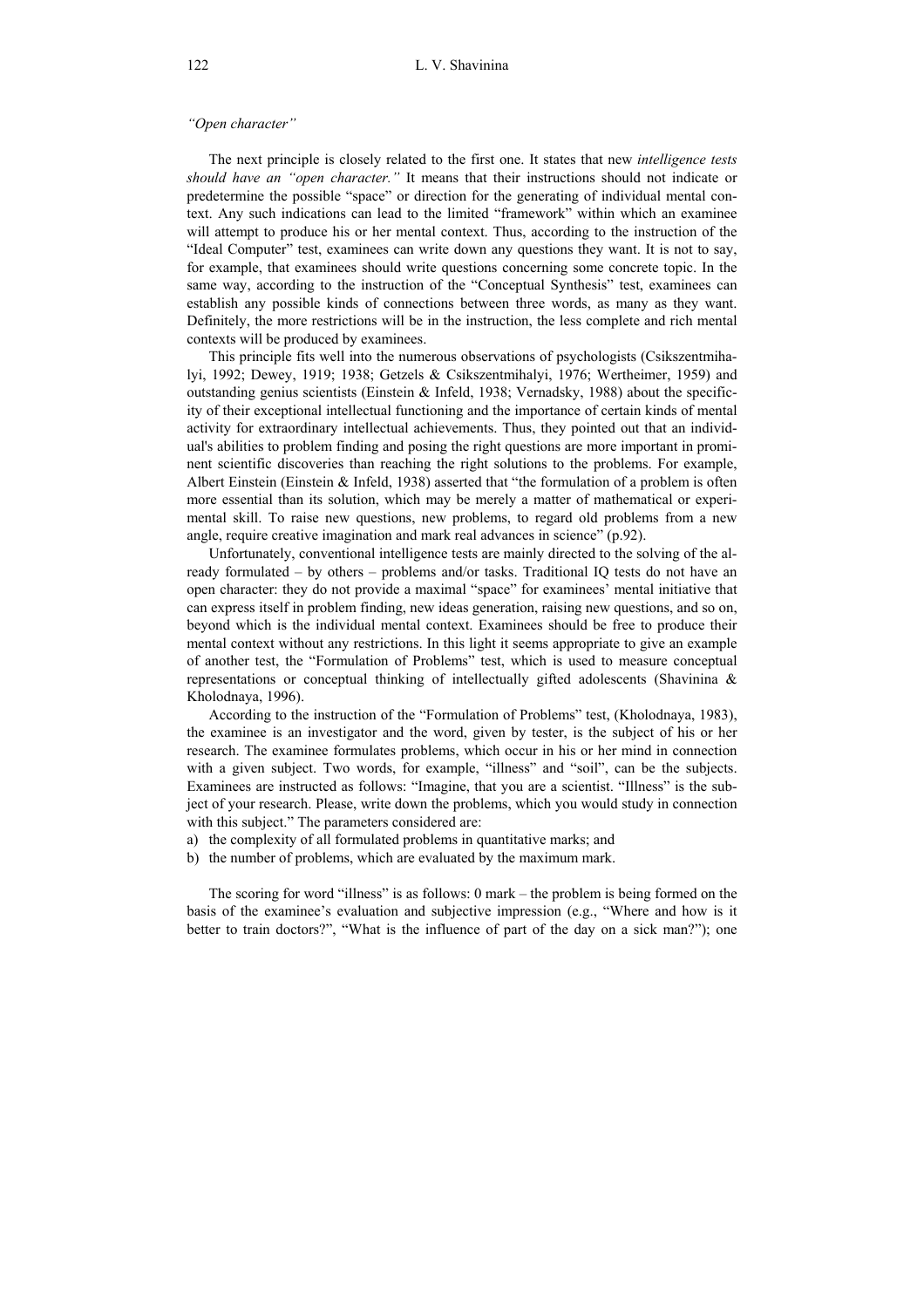mark – the problem is being formed by grouping some particular characteristics or properties of the proposed object (i.e., of the term "illness." For example, "What are the reasons for illness?", "What are the methods of illness prevention?"); two marks – the problem is being formed through the conjunction of the term "illness" to another semantic field, which is quite remote from the considered term (for example, "What is the connection between "illness" and the way of life and profession?", "What is going on with illness on different stages of the development of human being?"). Examinees are given as much time as they need to perform the "Conceptual Synthesis" and "Formulation of Problems" tests.

#### *Basis of giftedness*

The third principle states that new intelligence tests should first of all be directed to the versatile examination of the various aspects of the basis of giftedness considered above (see the section on the cognitive-developmental theory of giftedness), but not its numerous manifestations. As it is well known, giftedness has so many internal and external manifestations (Shavinina, 1995, 1997) that it is difficult to take all of them into account in any test. In such a case the above-proposed distinction between the "manifestations" of giftedness and its "basis" (i.e., the psychological carrier of these manifestations) is very useful. In accordance with the cognitive developmental theory of giftedness (Shavinina, 2007, 2008a), a need to examine the basis of giftedness means a need to examine an individual's cognitive experience that expresses itself in unique representations.

It seems that one of the main factors generating many shortcomings of IQ tests is related to the fact that characteristics, features, properties, and qualities of giftedness (i.e., its manifestations) have been the focal point of intelligence testing; but the psychological basis (or psychological carrier) of these manifestations has not been examined. Working on the development of new intelligence tests, psychologists should make assessment of the basis of giftedness – that is, a psychological carrier of its numerous manifestations – a priority.

Thus, the above-described tests are addressed to the measurement of the fundamental components of an individual's cognitive experience that forms the basis of giftedness. For instance, the "Ideal Computer" test is mainly directed to the evaluation of a global type of representations (i.e., how an individual sees, understands, and interprets the world around as a whole) and to the estimation of the degree of objectivization-subjectivization of cognition (Shavinina, 1996). The "Formulation of Problems" and "Conceptual Synthesis" tests examine conceptual representations that underlie conceptual thinking.

The "Ecological Forecast of Future Development of the Earth" test (Shavinina, 1993) is used to study representations of future events. Polak's (1973) research demonstrated the importance of the concrete and rich images of the future for the advanced development of human civilization. In turn, Torrance (1979, 1980) found that gifted adolescents are distinguished by an amazing ability to forecast future events (Cramond, 2008). The following instruction is given to examinees: "Imagine that you are a science fiction writer who is able to predict future events. Please describe your predictions about the ecology of the Earth 50 years from now." Scores are for:

a) the differentiation of forecast (i.e., the number of those concrete aspects of the future that have been predicted); and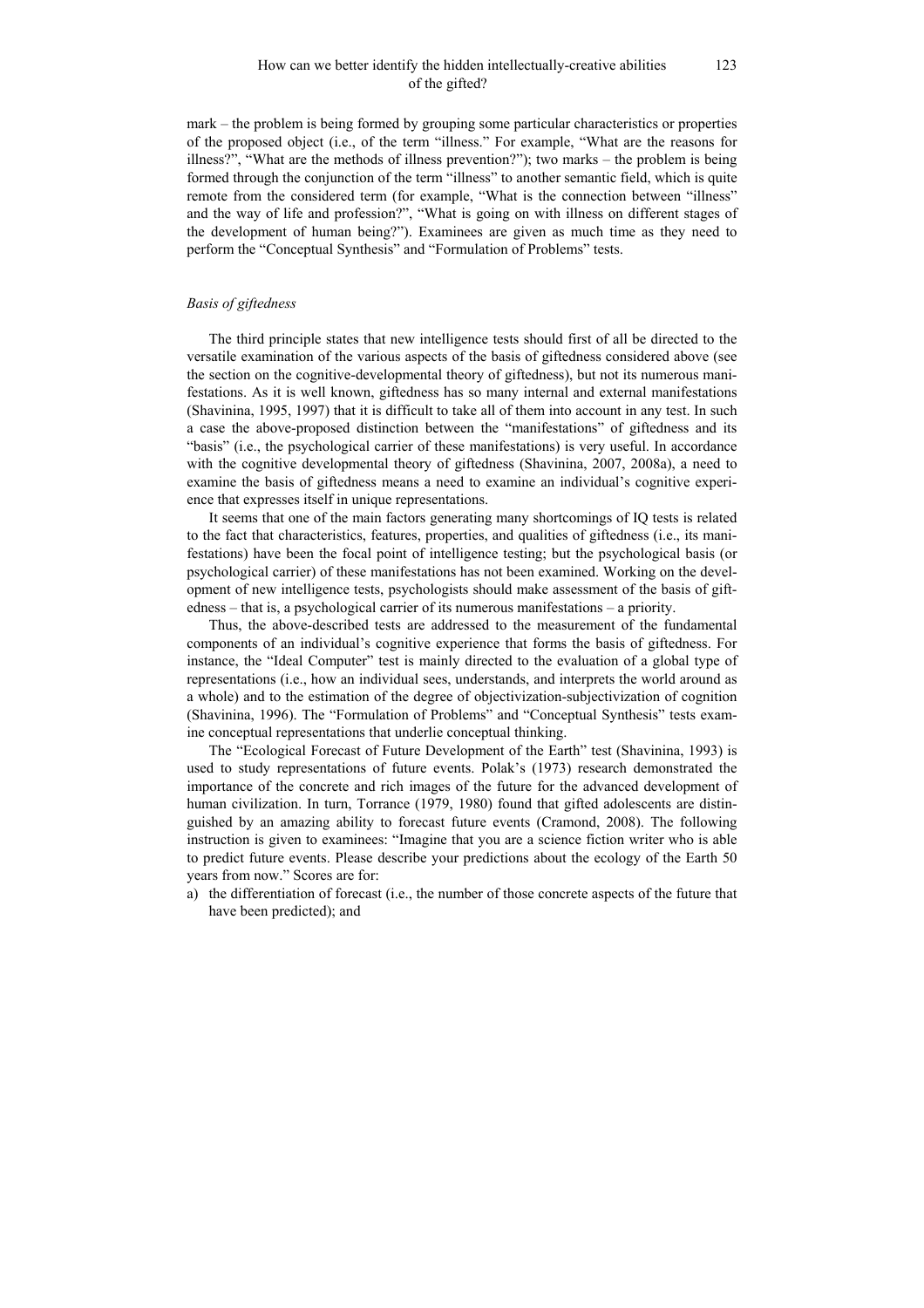b) the optimistic, pessimistic, or neutral forecast (i.e., positive, negative, or neutral vision of the future).

#### *Does not test psychological processes or functions*

According to the fourth principle, new intelligence tests should *not examine the development of psychological functions* (for example, attention or memory). Any psychological function or process or even their combination (i.e., all possible processes of human cognitive system) do not adequately reflect the essence of giftedness. It means that psychological processes or functions and the nature of giftedness are not the same. Therefore, they cannot be viewed as synonyms and, moreover, they cannot be substituted for one another.

As one can see from the above examples of new intelligence tests, they do not measure an individual's concentration of attention or short- and long-term memory, as many sub-tests of virtually all current IQ tests do. The "Digit Span" subtest of the WISC-III is the example of such a subtest devoted to assess children's mnemonic functions. However, the results of child's short- and long-term memory test tell us very little, if anything, about the essence of his or her intelligence or giftedness and certainly nothing about his or her hidden, intellectual potential.

Conventional intelligence tests can be called "tests of psychological functions," because they mainly examine the extent to which any given psychological function is developed. This is why it was emphasized above that traditional intelligence tests evaluate those manifestations of intelligence that are strongly related to academic success. This is also why IQ tests measure learning ability and academic achievement, but not intelligence.

When conventional intelligence tests are viewed as "tests of psychological functions," they have a certain value. For instance, sometimes it is necessary, for a number of purposes (e.g., school admission, clinical diagnosis, and so on), to know the achieved level of development of a child's psychological functions. In this case standardized intelligence tests measure the important things (e.g., memory processes). Nevertheless, the word "intelligence" should be eliminated in the title of these tests. Adherents of psychometric intelligence testing must call things by their real names: they should acknowledge that they deal with "tests of psychological functions," but not with intelligence tests.

#### *No emphasis on mental speed*

The fifth principle asserts that new intelligence tests should *avoid the emphasis on speed or speed responses* that characterize many psychometric and even information-processing measurements of intelligence. Silverman (2008) analyzed this issue very well. Although good speed responses can have great value (e.g., for air traffic controllers), in reality any important intellectual achievement cannot be obtained during seconds, minutes, hours, or even days (Davidson, 1986; Kholodnaya, 1997; Shavinina & Kholodnaya, 1996; Sternberg, 1985, 1988). Even our daily decisions need and take much more time than is allowed by many items on conventional intelligence tests. This fact should be taken into account by the developers of new intelligence tests.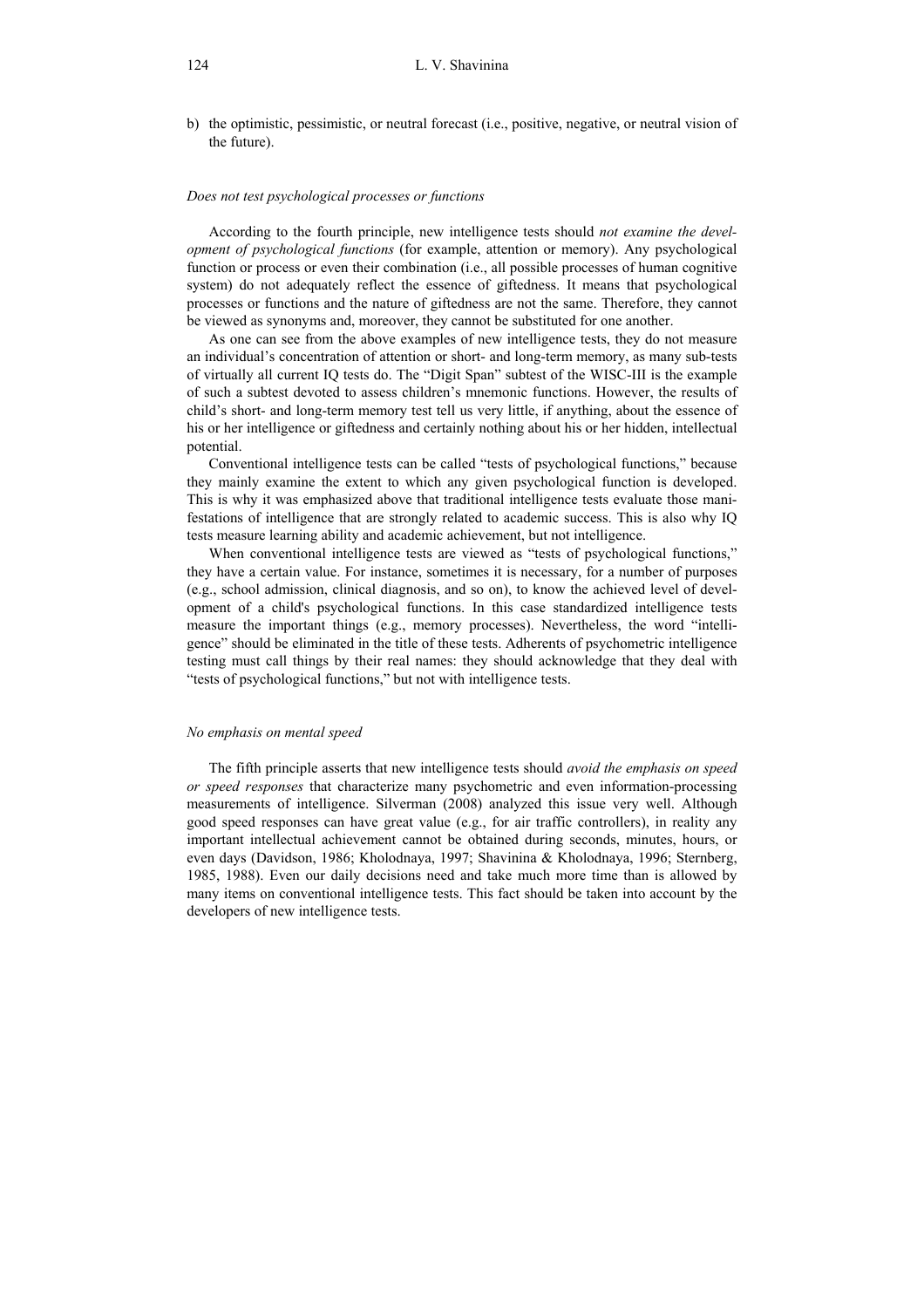Sternberg (1985) pointed out that one of the critical shortcomings of psychometric intelligence tests is their reliance upon the incorrect view that the speed of mental functioning is a crucial aspect of intelligence. It is often claimed that "the strict timing of such tests merely mirrors the requirements of our highly pressured and productive society. But for most of us, these seem to be few significant problems encountered in work or professional life that permit no more than the 5 to 50 seconds allowed for a typical test problem on a standardized test" (Sternberg, 1985, p. 302). Furthermore, "the assumption that more intelligent people are rapid information processors also underlies the overwhelming majority of tests used in identification of the gifted, including creativity as well as intelligence tests" (Sternberg, 1985, p. 301).

Rabbitt's (1996) studies have found that speed is not a global performance characteristic of the cognitive system: in other words, intelligence is not just mental speed. Even much more early, the classic research on reflectivity-impulsivity cognitive style demonstrated that a reflective cognitive style is connected to greater intelligence in comparison with an impulsive cognitive style (Baron, 1982; Kagan, 1966; Kagan, Rosman, Day, Albert, & Phillips, 1964). Recent investigations on reflectivity-impulsivity cognitive style and its relationship to intelligence and intellectual giftedness support this finding (Kholodnaya, 1990; Shavinina & Kholodnaya, 1996).

Any orientation of psychologists on speed parameters leads to the substitution of the real nature of giftedness by people's rapid responses. The above-mentioned theoretical foundations of my approach to the assessment of intellectually-creative abilities have nothing in common with rapid responses. In new intelligence tests examinees have either (1) as much time as they need (e.g., "Formulation of Problems" and "Conceptual Synthesis" tests), or  $(2)$ a certain time – for example, ten minutes – to accomplish some tests (e.g., the "Ecological Forecast of Future Development of the Earth" and "Ideal Computer" tests). Nonetheless, time restrains are very flexible in the latter case; the tester may allow additional 1-3 minutes. After the frequent administration of these tests, I concluded that ten minutes is enough, because about 97% of all examinees finish them during this time period. It should be noted that for the most part I do not say before the administration of these tests that examinees have 10 minutes. After ten minutes I simply say that they should already finish. Moreover, the experience demonstrates that there is nothing wrong in interrupting an examinee's work on these tests after ten minutes, because they have already generated a certain mental context and its basic characteristics are clear. In other words, an individual can present a real "picture" of his or her mental context, generating something essential even within a limited period of time. Silverman (2008) excellently described how users of traditional intelligence tests can avoid an extreme emphasis on mental speed when they deal with gifted children.

#### *Both retrospective and prospective assessment*

Conventional intelligence tests measure an individual's *actual* intelligence. Test makers assert that these tests assess intellectual *abilities*, basic intellectual *processes* or *functions,* intellectual *qualities* and *properties,* and so on. These assertions are not important in the context of this section. The principal thesis here is that all IQ tests examine *actual* (i.e., existing at the time of measurement) intelligence of a person. In addition, new intelligence tests should also assess *intellectual potential,* not only *actual intellectual abilities.* Therefore,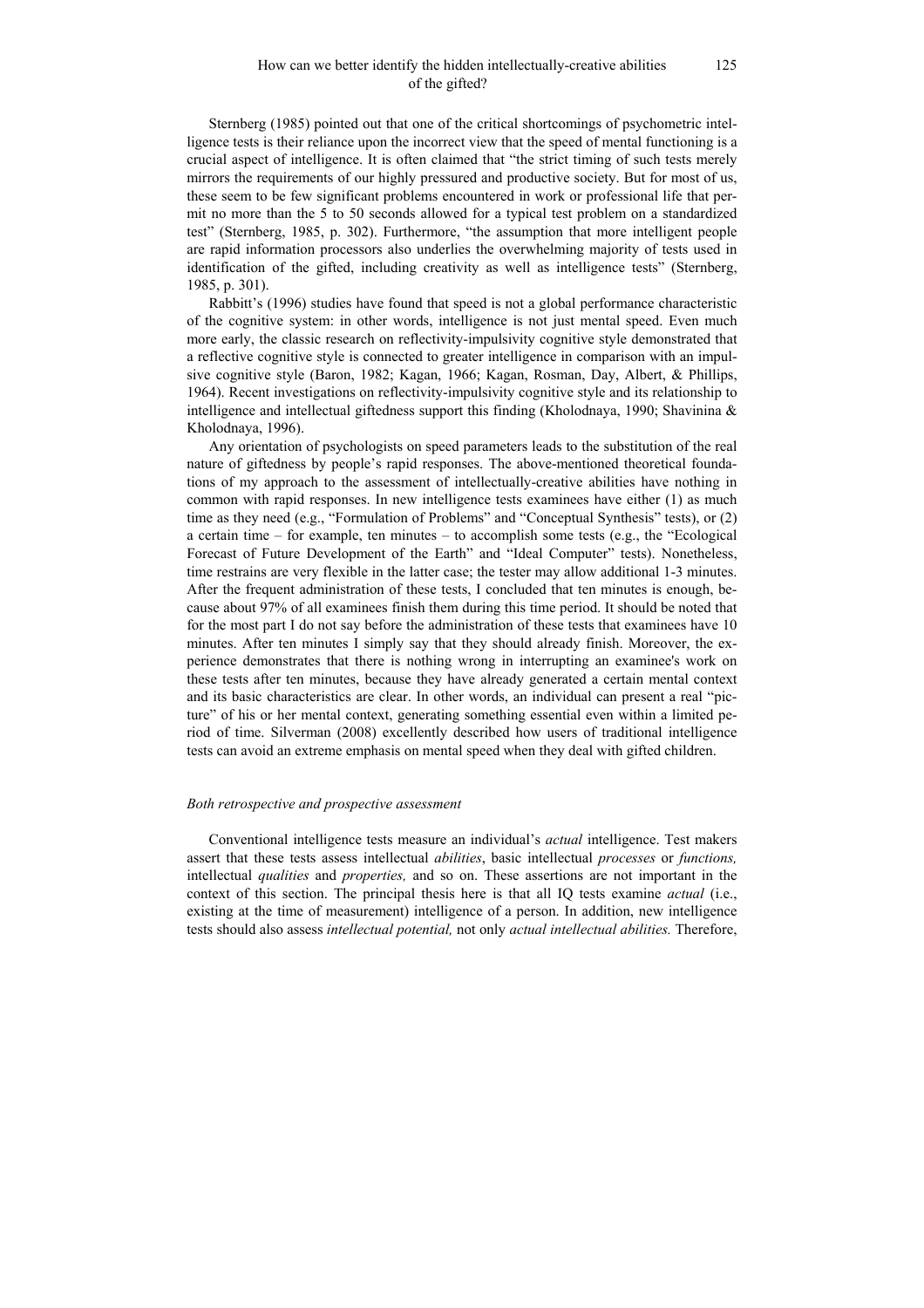according to the sixth principle of a given approach, intelligence testing should not be exclusively *retrospective* in its measurement of an individual's intellectual resources; it should also be *prospective.* In other words, testers should try to predict the further development of an individual's abilities, explaining the conditions under which this development will be possible.

This principle, as well as the trajectory of the actualization and development of hidden abilities, is closely related to Lev Vygotsky's notion of the "zone of potential (or proximal) development." He defined it as "the distance between the actual developmental level and the level of potential development" (Vygotsky, 1978, p. 86). He insisted that psychologists should be prospective as well as retrospective in the understanding and assessment of an individual's abilities. "The zone of proximal development defines those functions that have not yet matured but are in the process of maturation, functions that will mature tomorrow but are currently in an embryonic state. These functions could be termed the "buds" or "flowers" of development rather than the "fruits" of development. The actual developmental level characterizes mental development retrospectively, while the zone of proximal development characterizes mental development prospectively" (Vygotsky, 1978, pp. 86-87).

Definitely, it is not easy to develop such tests that could assess the intellectually-creative *potential* or hidden abilities*.* Brown and her colleagues have made a well-known attempt in this direction trying to measure the "zone of proximal development" (Brown, 1979). This is one of the possible directions for the development of new intelligence tests. Other ways also exist. As it follows from the theoretical foundations that underline the considered approach to the assessment of intellectual abilities, one of its fundamental ideas is a need to examine an individual's representations (i.e., both verbal and visual representations, representations of the future, representations of the world as a whole, and so on). A comprehensive "picture" of the individual pattern of representations – that is, his or her unique point of view – should be one of the results of the psychological measurement of giftedness.

As the individual type of representations is a proto-phenomenon of the intellectual life of a person (Shavinina & Kholodnaya, 1996), this "picture" sheds light on his or her intellectual *potential* or hidden abilities*.* Therefore, one can predict the further development of an individual's intelligence on the basis of the information about his or her potential intellectual abilities. For instance, research demonstrates that objective representations are highly associated with giftedness (Shavinina, 1996; Shavinina & Kholodnaya, 1996). Consequently, if an examinee's pattern of individual representations is highly objective (for example, on the "Ideal Computer" test), then this is a powerful predictor of his or her developing giftedness. Certainly, in order to be more precise about the specificity of the subsequent intellectual growth of a person, psychologists should have as many of these powerful predictors as possible. A given approach to the assessment of intellectual abilities allows developers of new intelligence tests to develop a wide range of such predictors (Shavinina, 1996, 1997, 2003).

#### *Cognitive styles as an important part of intelligence testing*

Although cognitive styles belong to the manifestations of giftedness in accordance with the cognitive-developmental theory (Shavinina, 2007, 2008a), it is expedient to include the measurement of cognitive styles in new intelligence tests. Cognitive styles refer to individual differences in human information processing. They thus provide valuable information about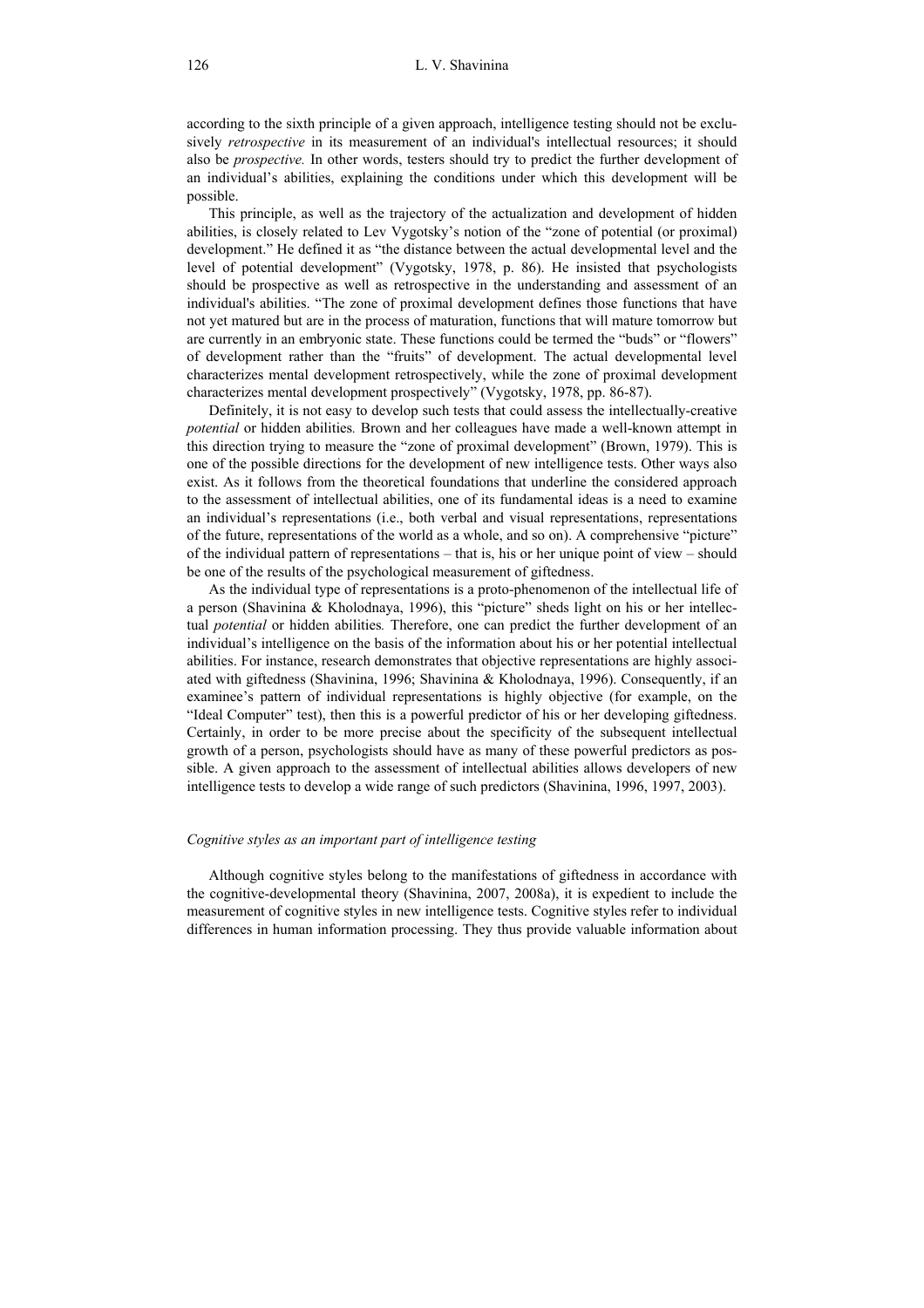the fundamental cognitive mechanisms, which influence the specificity of an individual's cognitive experience (Shavinina & Kholodnaya, 1996). The seventh principle, therefore, states that new intelligence tests should examine people's *cognitive styles.* 

For example, originally introduced by Kagan, Rosman, Day, Albert, & Phillips (1964), reflectivity-impulsivity cognitive style displays individual differences in the speed and accuracy with which people propose and formulate hypotheses and make decisions under conditions of uncertainty. Experimental studies showed that intellectually gifted individuals are distinguished by reflective cognitive style (Shavinina  $\&$  Kholodnaya, 1996). They make fewer errors in the situation of multiple choices according to Kagan's Matching Familiar Figures (MFF) Test. From the viewpoint of basic cognitive mechanisms it means the gifted's accurate analysis of visual space up to the moment of making decisions. The explanation is that probably the gifted are more careful in evaluating alternatives, hence making few errors; whereas average people presumably hurry their evaluation and thereby make numerous mistakes. The active character of visual scanning by the gifted indicates, in particular, a capacity to delay or inhibit a solution in MFF test performance containing response uncertainty, and also a capacity to differentiate unimportant and essential features of the external stimulus. Because of that Kagan's MFF test can be included in new intelligence tests. Other cognitive styles (e.g., cognitive complexity-simplicity) are also important for the understanding of an individual's cognitive experience and, consequently, his or her intellectual abilities.

# *Metacognitive and extracognitive abilities as integral part of intelligence testing*

Although the cognitive-developmental theory of giftedness views metacognitive abilities among the manifestations of giftedness, according to many psychological accounts, these abilities form the basis of intelligence (Brown, 1978, 1987; Butterfield, 1986; Campione & Brown, 1978; Flavell, 1976; Sternberg, 1985, 1988). Metacognition really provides a lot of important information about an individual's giftedness. Knowledge about one's own intellectual creative abilities and the whole cognitive set-up, evaluating their efficiency, advantages and limitations, as well as planning, monitoring, and executive control are among important metacognitive abilities (Brown, 1978, 1987; Flavell, 1976; Pressley, Borkowski, & Schneider, 1987; Shavinina & Kholodnaya, 1996; Shore & Dover, 1987; Shore & Kanevsky, 1993; Sternberg, 1985).

Moreover, research showed that less intelligent persons are characterized by less metacognitive understanding of their own cognitive processes and of how the functioning of these processes depends upon the environment. It is also found that less intelligent people use less complete and flexible executive processes for controlling their thinking (Butterfield, 1986). Furthermore, it is important to know not only what we know, but also what we do not know and how to compensate for what we do not know. New intelligence tests should, therefore, provide important information about an individual's compensatory mechanisms. Because of this, the eighth principle asserts that the *assessment of metacognitive abilities should be an integral part of intelligence testing.* Kagan's MFF test can be used to measure some aspects of metacognitive abilities. Extracognitive abilities (i.e., specific feelings, intentions, beliefs, preferences, values, and intuition) constitute the highest level of the manifestations of giftedness (Shavinina, 2007; 2008a). Intelligence tests should thus measure various aspects of extracognitive abilities (Shavinina & Ferrari, 2004; Shavinina & Sheeratan, 2004).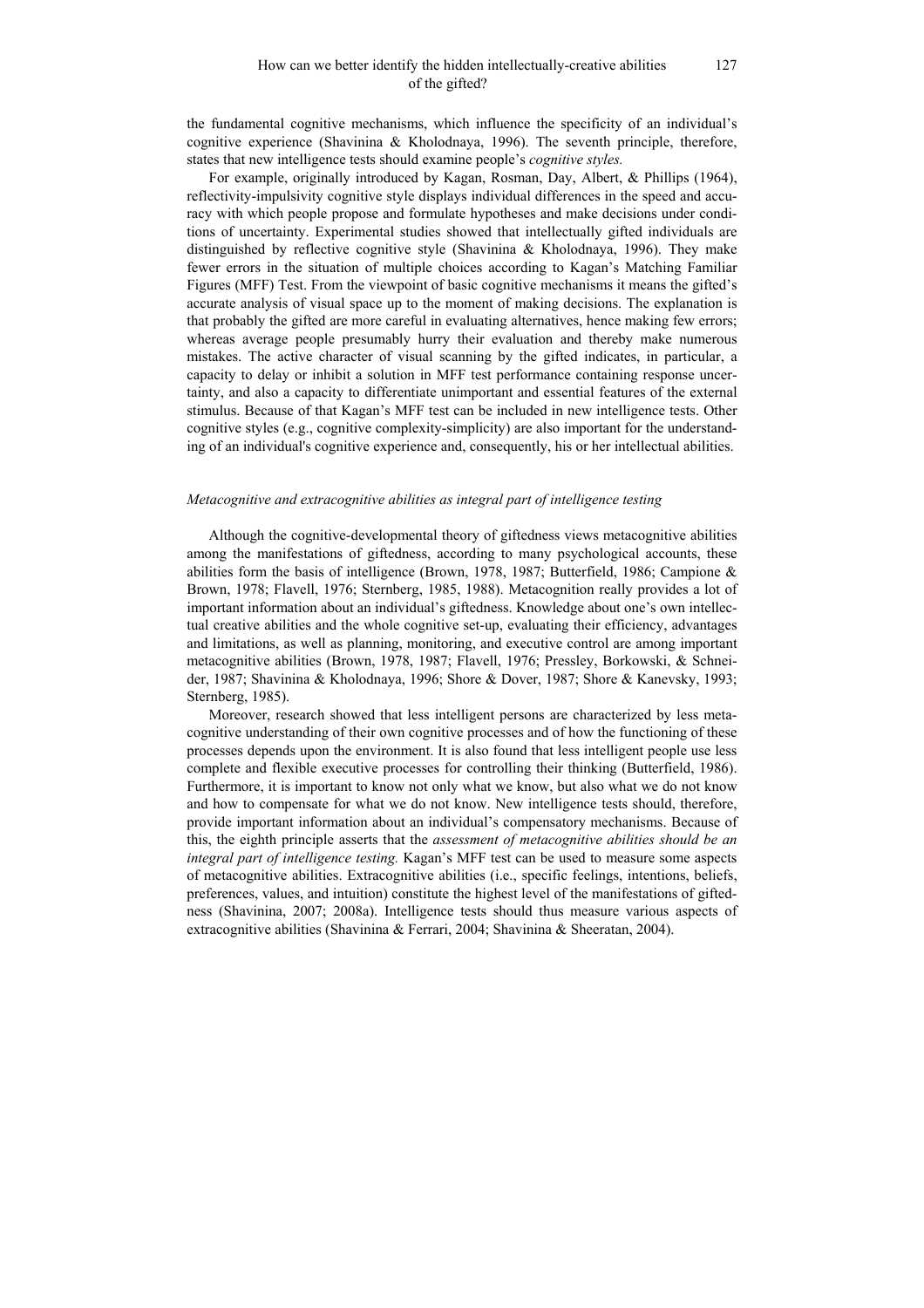#### *Intelligence tests should not be very long or time consuming*

According to the ninth principle of a given approach to the psychological assessment of intellectually-creative abilities, new intelligence tests and their subtests *should not be very long* and time-consuming. Long tests can be increasingly boring for examinees. The absence of the elementary interest in tests implies the emergence of such shortcomings as nonactualization of intellectual potential, incomplete display of available abilities, and various manifestations of psychological defense. With respect to the above mentioned new intelligence tests (or their subtests), the performance time for each of them should not exceed 10 or 20 minutes.

Some tests do not require any time prescription at all, because they are performed extremely rapidly due to their essence. An example of such type of test is the "Grouping Dots" test, Shavinina & Kholodnaya's (1996) modification of Frumkina's (1984) test. This test is used to measure visual representations. As human cognitive experience expresses itself not only in the verbal-oral register, visual representations should also be examined. We have found that intellectually gifted individuals see, understand, and interpret the surrounding reality and the world around uniquely in the different cognitive registers: in verbal-oral, visual-spatial, and sensitive-sensory (Shavinina & Kholodnaya, 1996). Therefore, it is not possible to understand the nature of an individual's cognitive experience and, consequently, his or her giftedness without examining the visual type of representations.

"Grouping Dots" test is directed to assessing perceptual structuring under conditions of perceptual uncertainty. Examinees are given a piece of paper (15 x 10 cm) with some multitude of dots on it. The dots are arranged in the following way. Some dots are located close to each other forming gestalts; other dots are randomly placed throughout the piece of paper. According to the instruction, each examinee should group these dots by any convenient and natural way according to his or her point of view. The parameter considered is: the complexity of the accomplished structural reorganizations (in quantitative marks). The scoring criteria are: one mark – global grouping (i.e., any attempts of structuring of a given multitude of dots absent); two marks – the unclear grouping of three basic gestalts; three marks – the clear structuring on the basis of grouping of three basic gestalts including the organization of other dots in certain structures (forms); four marks – the multidimensional structuring (i.e., the grouping of three gestalts, overlapping of multitudes of grouped dots, combining the same dots, which have already been attributed, to different groups).

#### **Summary**

This article presented a new approach to the psychological assessment of intellectuallycreative abilities of the gifted that is based on the cognitive developmental theory of giftedness. The approach consists of nine fundamental principles. These principles underlie the development of new intelligence tests and sub-tests, some of which were described above. Definitely, a lot of work has to be done on the standardization, reliability, and validity of these tests. It should be emphasized that due to the fundamentally changed approach to the assessment of intellectual abilities (for example, in these tests examinees themselves should generate some psychological mental context), traditional procedures – IQ tests or reasoning tests – cannot serve as an external validity criteria. In my experimental studies of intellectu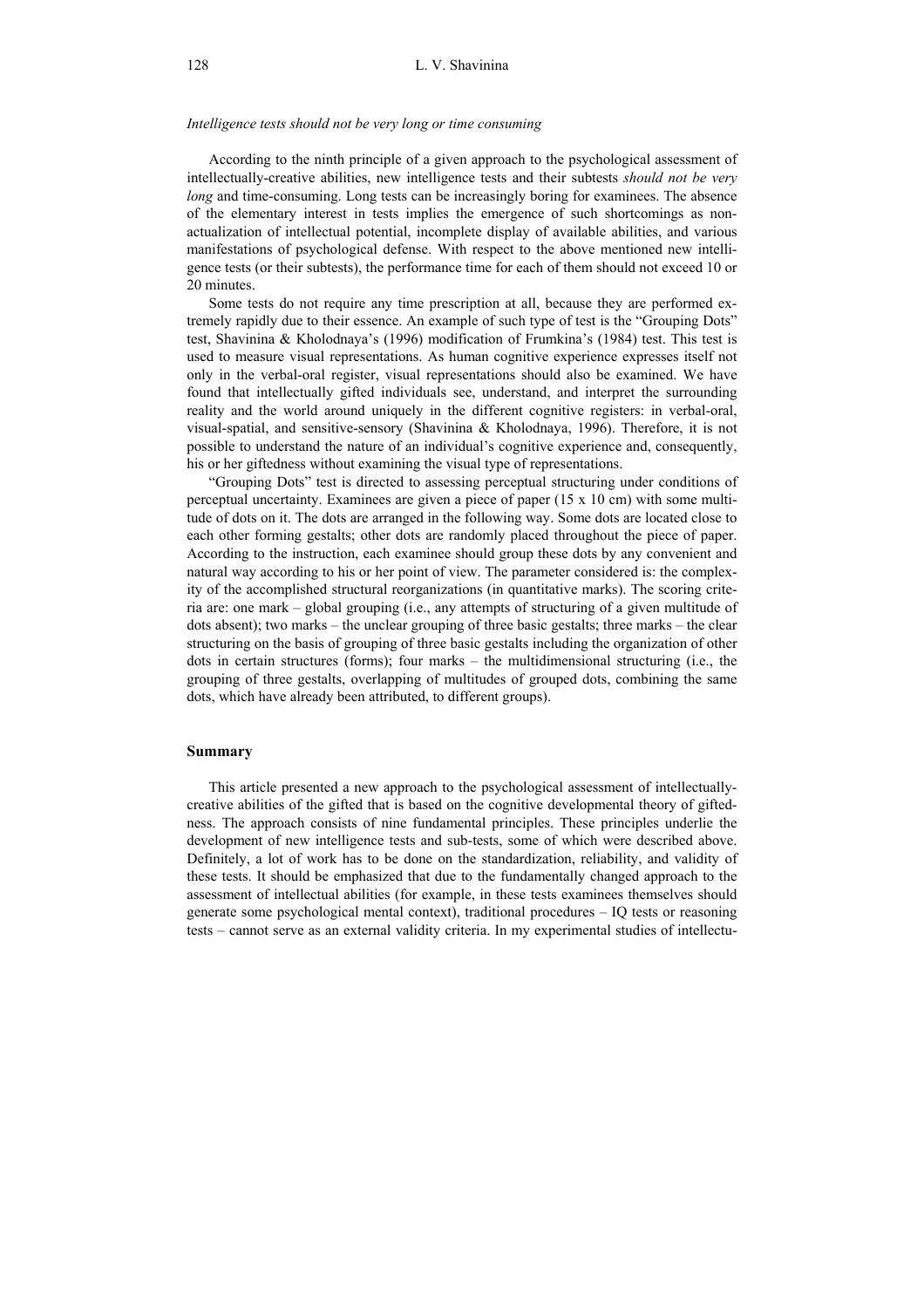ally gifted adolescents their real intellectual achievements in mathematics and physics were used as external validity criteria. It was argued that new intelligence tests have discriminant validity because they allow us to differentiate between ordinary students and students who are the winners and participants in the international Olympiads on mathematics or physics (Shavinina & Kholodnaya, 1996). Certainly, research on external and discriminant validity must be done.

In accordance with the cognitive-developmental theory of giftedness three levels of the manifestations of giftedness should also be assessed (e.g., metacognitive and extracognitive abilities). The information about a child's sensitive periods and his or her strong interests should be gathered from parents and other caregivers. These findings are important for understanding the developmental basis of each child's giftedness.

To sum-up, this article offered a new approach to the identification of gifted individuals via the measurement of their hidden or potential intellectually-creative abilities. This approach opens a new direction in the development of intelligence testing. Definitely, the approach does not account for all possible facets of the measurement of giftedness, and sometimes it is both vague and speculative in some of its formulations. Nevertheless, it provides a useful attempt to understand how the psychological assessment of intellectual and creative abilities of the gifted can be developed in the future.

## **References**

- Arina, G. A., & Koloskova, M. V. (1989). The cognitive synthesis test. *Voprosu Psichologii, 3,* 171-172.
- Bamberger, J. (1986). Cognitive issues in the development of musically gifted children. In R. J. Sternberg & J. E. Davidson (Eds.), *Conceptions of giftedness* (pp. 388-413). Cambridge: Cambridge University Press.
- Baron, J. (1982). Personality and intelligence. In R. J. Sternberg (Ed.), *Handbook of human intelligence* (pp.308-351). Cambridge: Cambridge University Press.
- Bar-On, R., & Maree, J. G. (2008). In search of emotional-social giftedness: A potentially viable and valuable concept. In L. V. Shavinina (Ed.), *The International Handbook on Giftedness*. Dordrecht, the Netherlands: Springer Science & Business Media.
- Brown, A. L. (1978). Knowing when, where, and how to remember: A problem of metacognition. In R. Glaser (Ed.), *Advances in instructional psychology: Vol. 1* (pp. 77-165). Hillsdale, N.J.: Erlbaum.
- Brown, A. L. (1987). Metacognition, executive control, self-regulation, and other even more mysterious mechanisms. In F. E. Weinert & R. H. Kluwe (Eds.), *Metacognition, motivation, and understanding* (pp. 64-116). Hillsdale, N.J.: Erlbaum.
- Campione, J. C., & Brown, A. L. (1978). Toward a theory of intelligence: Contributions from research with retarded children. *Intelligence, 2,* 279-304.
- Chi, M. T. H., & Ceci, S. J. (1987). Content knowledge: Its role, representation, and restructuring in memory development. In H. W. Reese (Ed.), *Advances in child development and behavior, Vol. 20* (pp. 91-142). Orlando: Academic Press.
- Chi, M. T. H., Feltovich, P. J., & Glaser, R. (1981). Categorization and representation of physics problems by experts and novices. *Cognitive Science, 5,* 121-152.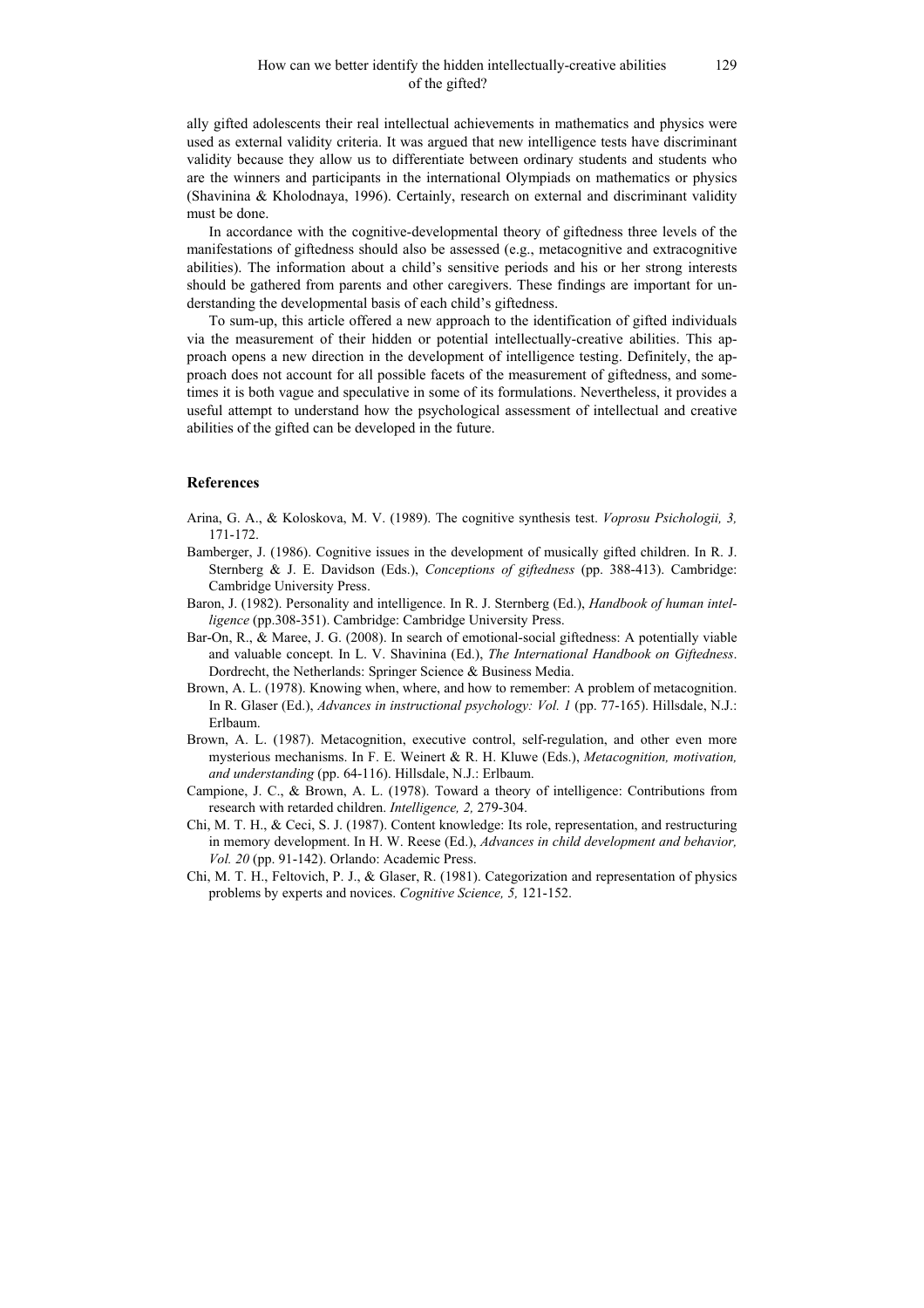- Cramond, B. L. (2008). Future problem solving in gifted education. In L. V. Shavinina (Ed.), *The International Handbook on Giftedness*. Dordrecht, the Netherlands: Springer Science & Business Media.
- Csikszentmihalyi, M. C. (1992). Motivation and creativity. In R. S. Albert (Ed.), *Genius & eminence* (pp. 19-33). Oxford: Pergamon Press.
- Daniel, M. H. (1997). Intelligence testing: Status and trends. *American Psychologist, 52 (10),*  1038-1045.
- Davidson, J. E. (1986). The role of insight in giftedness. In R. J. Sternberg & J. E. Davidson (Eds.), *Conceptions of giftedness* (pp.201-222). Cambridge: Cambridge University Press.
- Detterman, D. K. (1994). (Ed.). *Current topics in human intelligence. Vol. 4. Theories of intelligence.* Norwood, N.J.: Ablex Publishing Corporation.
- Dewey, J. (1919). *How we think*. Boston: Heath.
- Dewey, J. (1938). *Logic: The structure of inquiry*. New York: Putnam.
- Ericsson, K. A., Nandagopal, K., & Roring, R. W. (2008). An expert-performance approach to the study of giftedness. In L. V. Shavinina (Ed.), *The International Handbook on Giftedness. Dordrecht, the Netherlands*. Springer Science & Business Media.
- Einstein, A. & Infeld, L. (1938). *The evolution of physics.* New York: Simon & Schuster.
- Esters, I. G., Ittenbach, R. F., & Han, K. (1997). Today's IQ tests: Are they really better than their historical predecessors? *School Psychology Review, 26*(2), 211-223.
- Feldman, D. H. (1982). A developmental framework for research with gifted children. In D. H. Feldman (Ed.), *Developmental approaches to giftedness and creativity* (pp.31-45). San Francisco: Jossey-Bass Inc. Publishers.
- Flanagan, D. P., & Alfonso, V. C. (1995). A critical review of the technical characteristics of new and recently revised intelligence tests for preschool children. *Journal of Psychoeducational Assessment, 13(1),* 66-90.
- Flavell, J. H. (1976). Metacognitive aspects of problem solving. In L. B. Resnick (Ed.), *The nature of intelligence* (pp. 231-235). Hillside, N.J.: Erlbaum.
- Frumkina, R. M. (1984). *Color, meaning, and similarity: Aspects of psycholinguistic analysis*. Moscow: Nauka.
- Getzels, J. W. & Csikszentmihalyi, M. (1976). *The creative vision: A longitudinal study of problem-finding in art.* New York: Wiley.
- Hambleton, R. K., & Slater, S. C. (1997). Item response theory models and testing practices: Current international status and future directions. *European Journal of Psychological Assessment, 13(1),* 21-28.
- Hambleton, R. K., & Wedman, I. (1997). Introduction to the special issue: Advances in assessment practices. *European Journal of Psychological Assessment, 13(1),* 1.
- Heller, K. A., Monks, F., Sternberg, R. J., & Subotnik, R. F. (2000). *The International Handbook of Giftedness and Talent*. Oxford, UK: Elsevier Science.
- Heng, M. A., & Tam, B. (2008). Practical intelligence and wisdom in gifted education. In L. V. Shavinina (Ed.), *The International Handbook on Giftedness*. Dordrecht, the Netherlands: Springer Science & Business Media.
- Kagan, J. (1966). Reflection-impulsivity of conceptual tempo. *Journal of Abnormal Psychology, 71,* 17-24.
- Kagan, J., Rosman, B., Day, D., Albert, J., & Phillips, W. (1964). Information processing in the child: Significance of analytic and reflective attitudes. *Psychological Monographs, 78, 1* (Whole No. 578).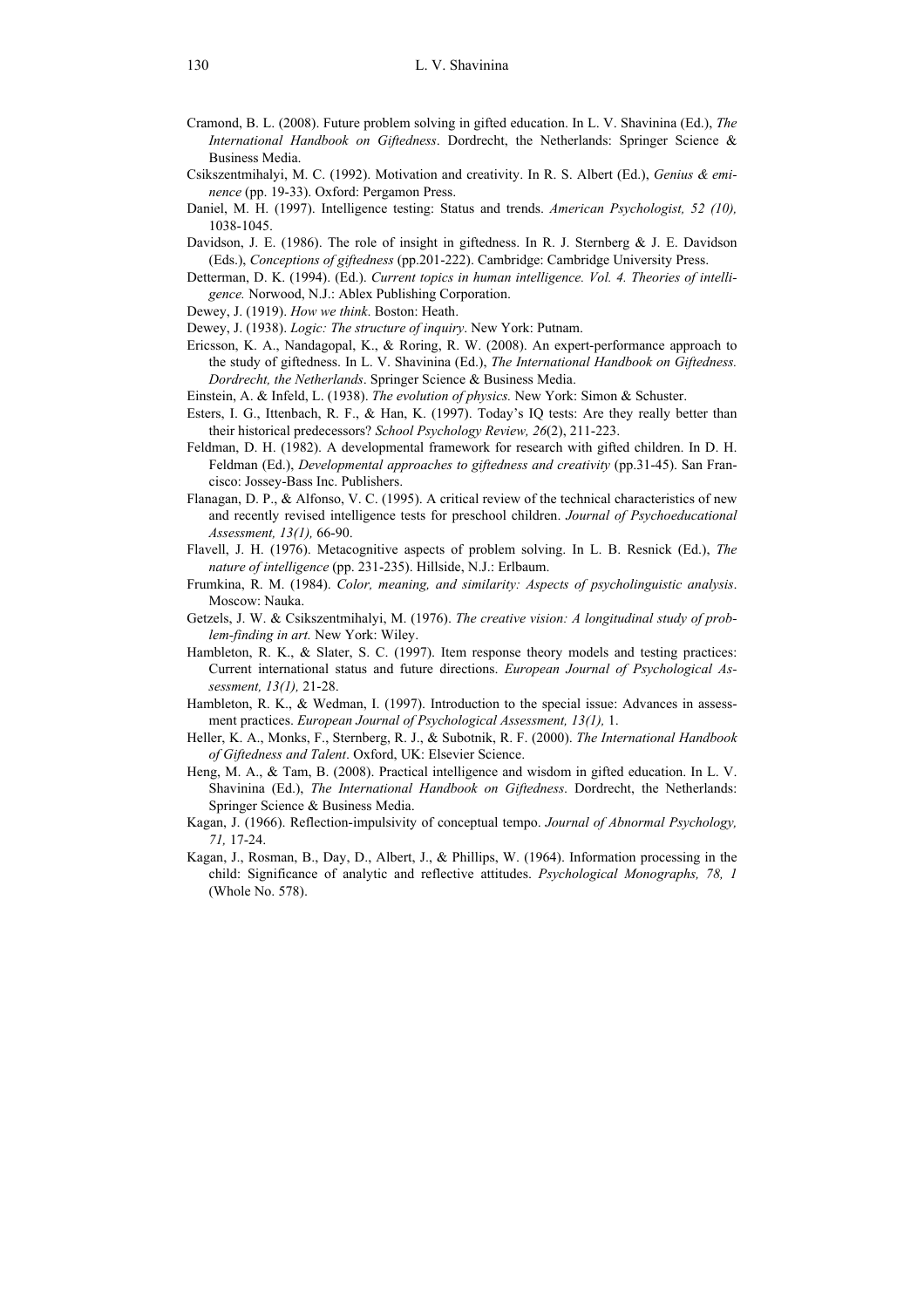- Kalbfleisch, M. L. (2008). The neural plasticity of giftedness. In L. V. Shavinina (Ed.), *The International Handbook on Giftedness*. Dordrecht, the Netherlands: Springer Science & Business Media.
- Kanevsky, L. S. (1990). Pursuing qualitative differences in the flexible use of a problem solving strategy by young children. *Journal for the Education of the Gifted*, *13,* 115-140.
- Kaufman, J. C., Kaufman, S. B., Beghetto, R. A., Burgess, S. A., & Persson, R. S. (2008). Creative giftedness: Beginnings, developments, and future promises. In L. V. Shavinina (Ed.), *The International Handbook on Giftedness*. Dordrecht, the Netherlands: Springer Science & Business Media.
- Kholodnaya, M. A. (1983). *The integrated structures of conceptual thinking.* Tomsk: Tomsk University Press.
- Kholodnaya, M. A. (1990). Is there intelligence as a psychical reality? *Voprosu psichologii, 5*, 121-128.
- Kholodnaya, M.A. (1993). Psychological mechanisms of intellectual giftedness. *Voprosu psichologii*, *1*, 32-39.
- Kholodnaya, M. A. (1997). *The psychology of intelligence.* Moscow: IPRAN Press.
- Klix, F. (1988). *Awakening thinking*. Kiev, Ukraine: Vutscha schola.
- Krutetskii, V.A. (1968). *The psychology of mathematical abilities in schoolchildren.* Moscow: Prosvetschenije.
- Neisser, U., Boodoo, G., Bouchard, T. J., Boykin, A. W., Brody, N., Ceci, S. J., Halpern, D. F., Loehlin, J. C., Perloff, R., Sternberg, R. J., & Urbina, S. (1996). Intelligence: Knowns and unknowns. *American Psychologist, 51,* 77-101.
- Oatley, K. (1978). *Perceptions and representations*. Cambridge: Cambridge University Press.
- Olson, D. R. (1986). Intelligence and literacy: the relationships between intelligence and the technologies of representation and communication. In R. J. Sternberg & R. K. Wagner (Eds.), *Practical intelligence* (pp. 338-360). Cambridge: Cambridge University Press.
- Persson, R. S. (2008). The elusive muse: Understanding musical giftedness. In L. V. Shavinina (Ed.), *The International Handbook on Giftedness*. Dordrecht, the Netherlands: Springer Science & Business Media.
- Piaget, J. (1969). *Selected psychological papers*. Moscow: Nauka.
- Polak, F. L. (1973). *The image of the future*. New York: Elsevier.
- Pressley, M., Borkowski, J. G., & Schneider, W. (1987). Cognitive Strategies: Good strategy users coordinate metacognition and knowledge. In R. Vasta (Ed.), *Annals of child development: Vol. 4* (pp. 89-129). Greenwich, CT: JAI Press.
- Rabbitt, P. (1996). Intelligence is not just mental speed. *Journal of Biosocial Science, 28(4),* 425- 449.
- Schneider, W. (1993). Domain-specific knowledge and memory performance in children. *Educational Psychology Review, 5(3),* 257-273.
- Shavinina, L. V. (1993). Cognitive experience of intellectually gifted individuals. Unpublished doctoral dissertation. Kiev, Ukraine: Institute of Psychology.
- Shavinina, L. V. (1994). Specific intellectual intentions and creative giftedness. *European Journal for High Ability, 5(2)*, 145-152. Reprinted in A. J. Cropley & D. Dehn (Eds.) (1996), *Fostering the Growth of High Ability* (pp. 373-381). Norwood, NJ: Ablex Publishing Corporation.
- Shavinina, L. V. (1995). The personality trait approach in the psychology of giftedness. *European Journal for High Ability, 6(1)*, 27-37.
- Shavinina, L. V. (1996). The objectivization of cognition and intellectual giftedness. *High Ability Studies, 7(1)*, 91-98.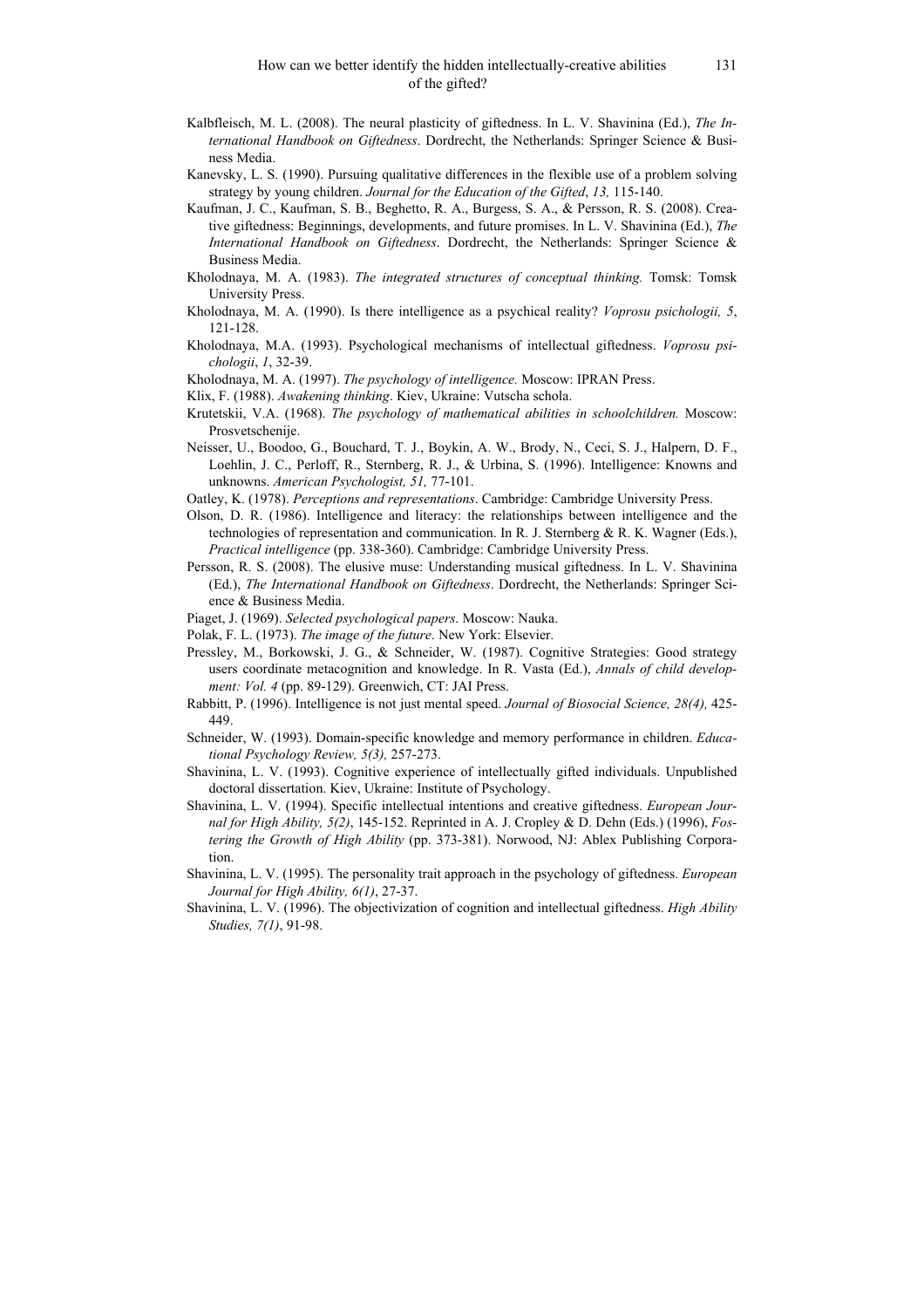- Shavinina, L. V. (1997). Extremely early high abilities, sensitive periods, and the development of giftedness. *High Ability Studies, 8(2)*, 243-256.
- Shavinina, L. V. (1998). Interdisciplinary innovation: Psychoeducational multimedia technologies. *New Ideas in Psychology, 16,* 189-204.
- Shavinina, L. V. (1999). The psychological essence of the child prodigy phenomenon: Sensitive periods and cognitive experience. *Gifted Child Quarterly*, *43(1),* 25-38.
- Shavinina, L. V. (2000a). High intellectual and creative educational multimedia technologies. *CyberPsychology & Behaviour, 3(2)*.
- Shavinina, L. V. (2000b). Innovation in cybereducation: High intellectual and creative educational multimedia technologies. In L. R. Vandervert & L. V. Shavinina (Eds.), *Provocative and Do-able Futures for Cybereducation: Leadership for the Cutting-edge*. Larchmont, NY: Mary Ann Liebert Publishers.
- Shavinina, L. V. (2001). Beyond IQ: A new perspective on the psychological assessment of intellectual abilities. *New Ideas in Psychology, 19,* 27-47.
- Shavinina, L. V. (2003). Scientific innovation: The case of Nobel Laureates. In L. V. Shavinina (Ed.), *International Handbook on Innovation* (pp. 445-457). Oxford, UK: Elsevier Science.
- Shavinina, L. V. (2004). Explaining high abilities of Nobel laureates. *High Ability Studies, 15 (2)*, 243-254.
- Shavinina, L. V. (2006). Micro-social factors in the development of entrepreneurial giftedness: The case of Richard Branson. *High Ability Studies, 17 (1)*, 225-235.
- Shavinina, L. V. (2007). What is the essence of giftedness? An individual's unique point of view. *Gifted and Talented International, 22 (2),* 35-44.
- Shavinina, L. V. (2008a). A unique type of representation is the essence of giftedness: Towards a cognitive-developmental theory. In L. V. Shavinina (Ed.), *The International Handbook on Giftedness*. Dordrecht, the Netherlands: Springer Science & Business Media.
- Shavinina, L. V. (2008b). Innovation education for the gifted: A new direction in gifted education. In L. V. Shavinina (Ed.), *The International Handbook on Giftedness*. Dordrecht, the Netherlands: Springer Science & Business Media.
- Shavinina, L. V. (2008c). On giftedness and economy. In L. V. Shavinina (Ed.), *The International Handbook on Giftedness*. Dordrecht, the Netherlands: Springer Science & Business Media.
- Shavinina, L. V., & Ferrari, M. (Eds.) (2004). *Beyond Knowledge: Extracognitive Aspects of Developing High Ability.* Mahwah, New Jersey: Erlbaum Publishers.
- Shavinina, L. V., & Kholodnaya, M. A. (1996). The cognitive experience as a psychological basis of intellectual giftedness. *Journal for the Education of the Gifted, 20(1),* 3-35.
- Shavinina, L. V., & Sheeratan, K. (2004). Extracognitive phenomena in the intellectual functioning of creative and talented individuals. In L. V. Shavinina & M. Ferrari (Eds.), *Beyond Knowledge: Extracognitive Aspects of Developing High Ability.* Mahwah, New Jersey, USA: Erlbaum Publishers.
- Shobris, J. G. (1996). The anatomy of intelligence. *Genetic, Social, & General Psychology Monographs, 122(2),* 135-158.
- Shore, B. M., & Dover, A. C. (1987). Metacognition, intelligence and giftedness. *Gifted Child Quarterly, 31,* 37-39.
- Shore, B. M., & Kanevsky, L. S. (1993). Thinking processes: being and becoming gifted. In K. A. Heller, F. J. Mönks, & A. H. Passow (Eds.), *International handbook of research and development of giftedness and talent* (pp*.* 133-147). Oxford: Pergamon Press.
- Silverman, L. (2008). The measurement of giftedness. In L. V. Shavinina (Ed.), *The International Handbook on Giftedness*. Dordrecht, the Netherlands: Springer Science & Business Media.